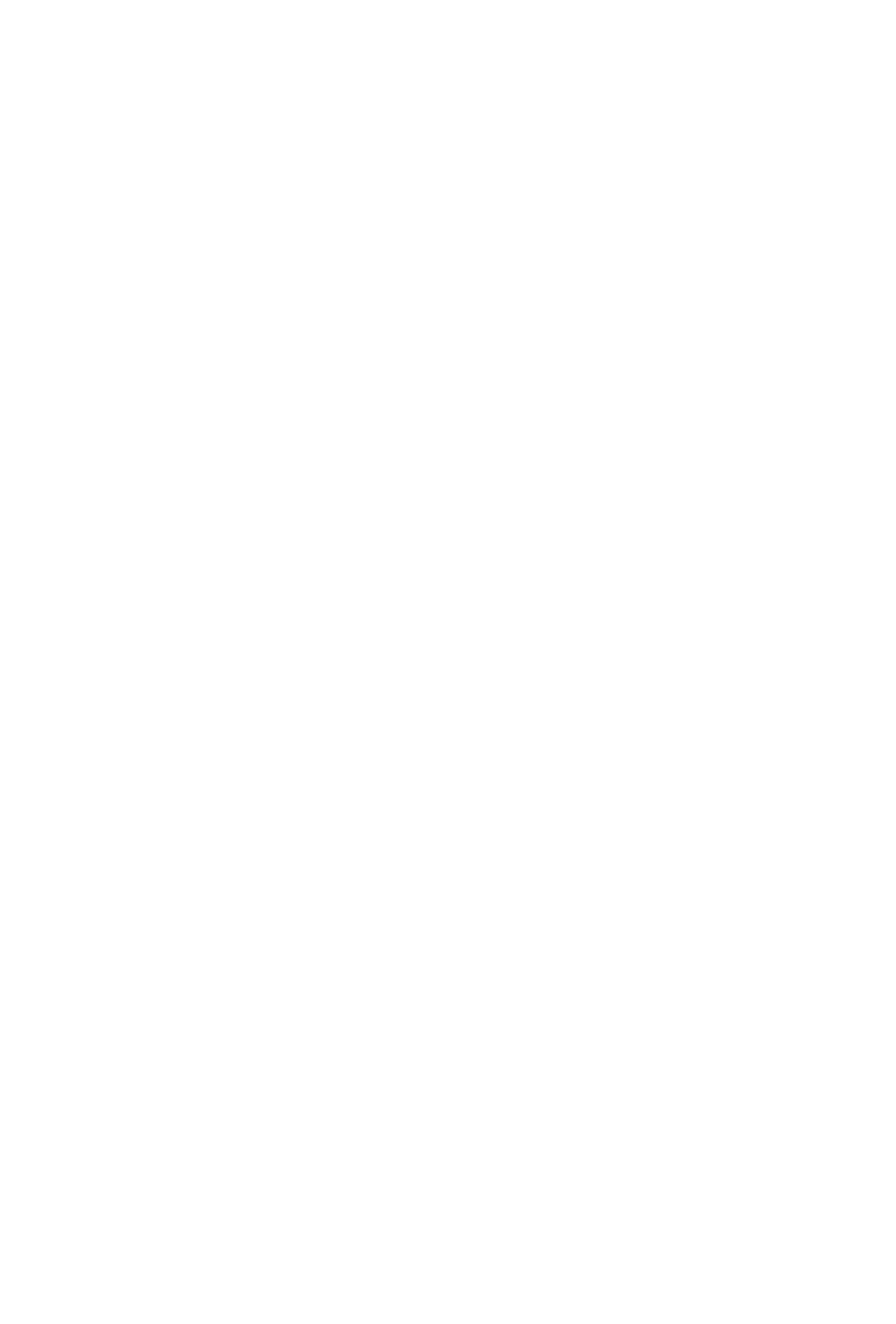# Contents

Z1™, PowerShell™, Human Design Medical™, and the HDM logo (●) are trademarks of Human Design Medical, LLC.<br>Patent Pending. © Copyright 2013, Human Design Medical, LLC. All rights reserved. Printed in the USA.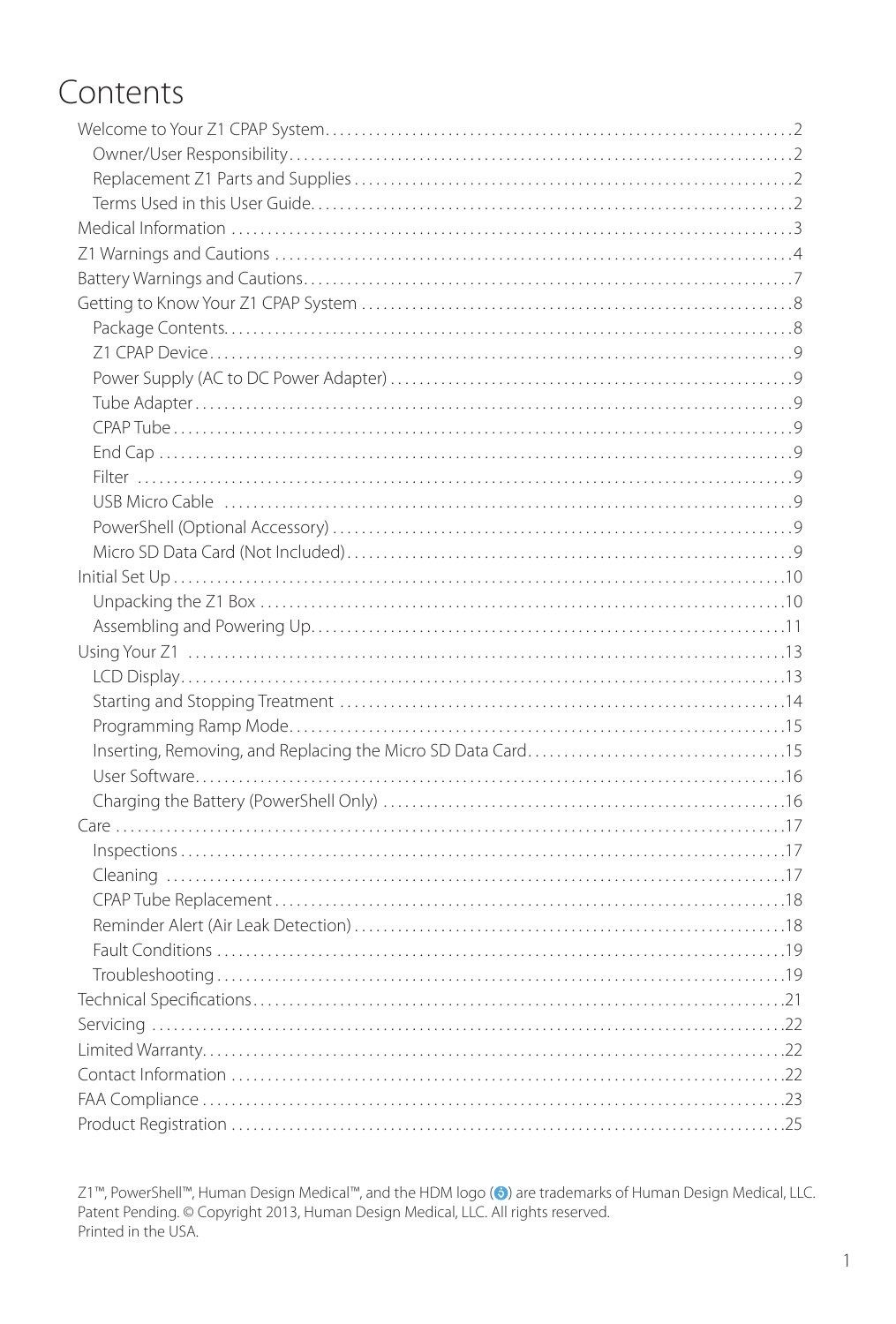# Welcome to Your Z1 CPAP System

Thank you for choosing the *Z1 CPAP System* from *Human Design Medical*– designed, engineered, and assembled in the USA with you in mind.

The *Z1* is specially designed with these features:

- ZBreathe™ the *Z1* automatically reduces the air pressure in the mask to relieve pressure when you exhale and to level out the pressure differences in your natural breathing pattern.
- Leak Compensation the *Z1* automatically compensates for minor air leakage helping ensure the proper treatment pressure is maintained.
- Auto Altitude Adjustment the *Z1* adjusts to altitudes up to 8000 ft above sea level.
- Air Travel The *Z1* adjusts to an airplane's cabin pressure and is approved for use on airplanes.
- Upgradable Operating System– the *Z1* firmware and software can be easily updated via the *USB Cable* and your computer or by using a *Micro SD Card*.

This User Guide will help you take advantage of the features and capabilities of this amazing portable CPAP device. Please read this User Guide carefully before using your *Z1*.

## Owner/User Responsibility

The owner/user of the *Z1 CPAP System* is responsible for reading and understanding this User Guide. The user is responsible for any injury or damage that results from:

- Operation of the *Z1* other than in accordance with the operating instructions contained in the User Guide supplied.
- Unauthorized maintenance or modifications to the device or attached accessories.

## Replacement Z1 Parts and Supplies

Use only genuine *Z1* replacement filters, parts and supplies. Replacement filters, parts and supplies can be purchased from Human Design Medical at 1-855-436-8724 [1-855-HDMUSA4] or online at www.hdmusa.com. Use of unauthorized filters, parts or replacement supplies can damage the device and void the warranty.

## Terms Used in this User Guide

This User Guide contains special terms and icons that appear in the text to draw your attention to specific and important information.

 **WARNING** alerts you to possible injury or hazard.

 **CAUTION** explains special measures for the safe and effective use of the device.

**NOTE** is an informative or helpful note.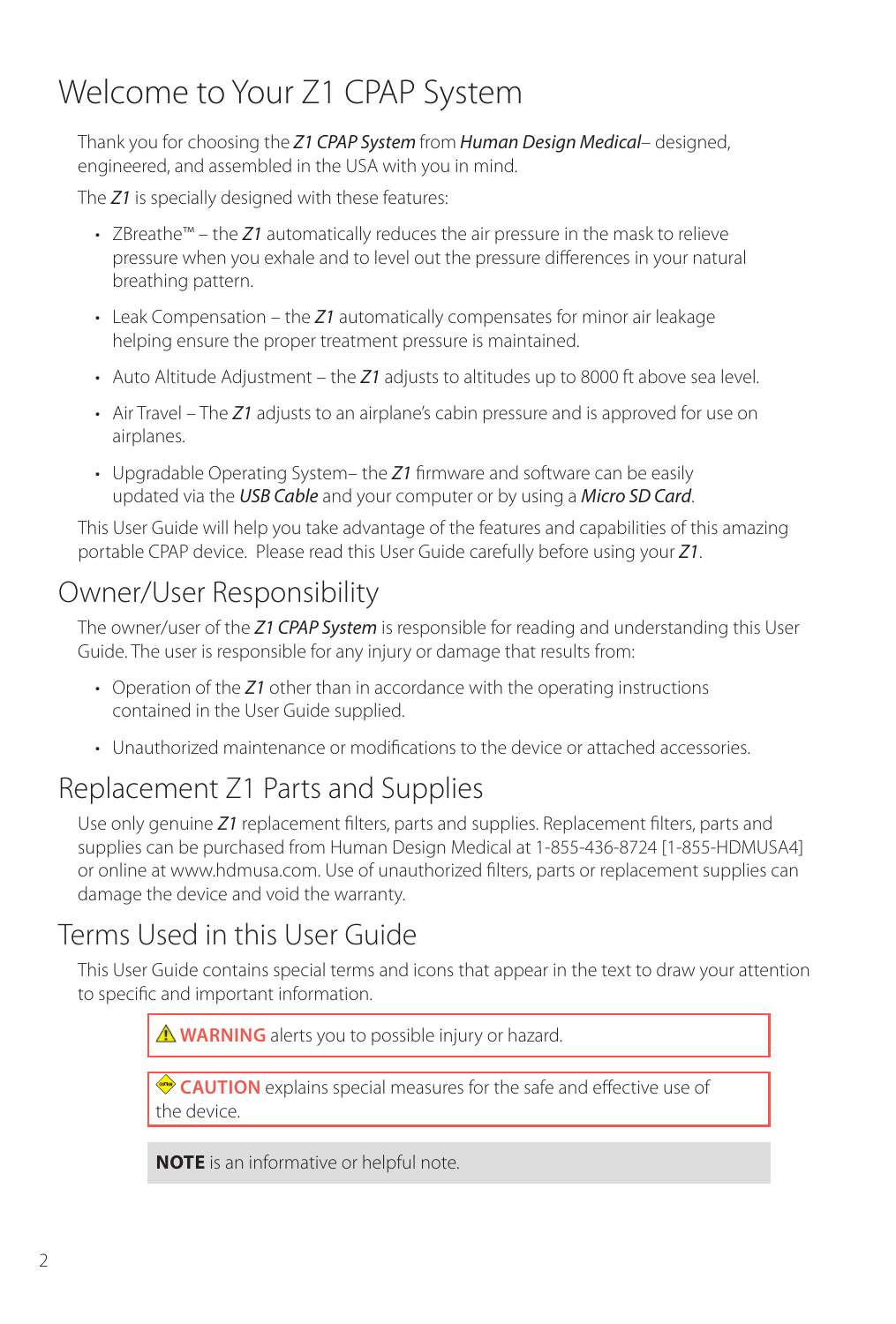## Medical Information

#### Indications for Use

Your *Z1 CPAP System* is a single user, reusable device that provides continuous positive airway pressure (CPAP) to support treatment of adults weighing over 66 lbs (30 kg) with obstructive sleep apnea (OSA).

#### Contraindications

Positive airway pressure therapy may be contraindicated in some individuals with the following pre-existing conditions:

- Severe bullous lung disease
- Pneumothorax
- Pathologically low blood pressure
- Dehydration
- Cerebrospinal fluid leak, recent cranial surgery, or trauma.

#### Adverse Effects

Users should report unusual chest pain, severe headache, or increased breathlessness to their prescribing physician. An acute upper respiratory tract infection may require temporary discontinuation of treatment.

The following side effects may arise during the course of therapy with CPAP devices:

- Drying of the nose, mouth, or throat
- Eye irritation
- Nosebleed
- Bloating
- Skin rashes
- Ear or sinus discomfort.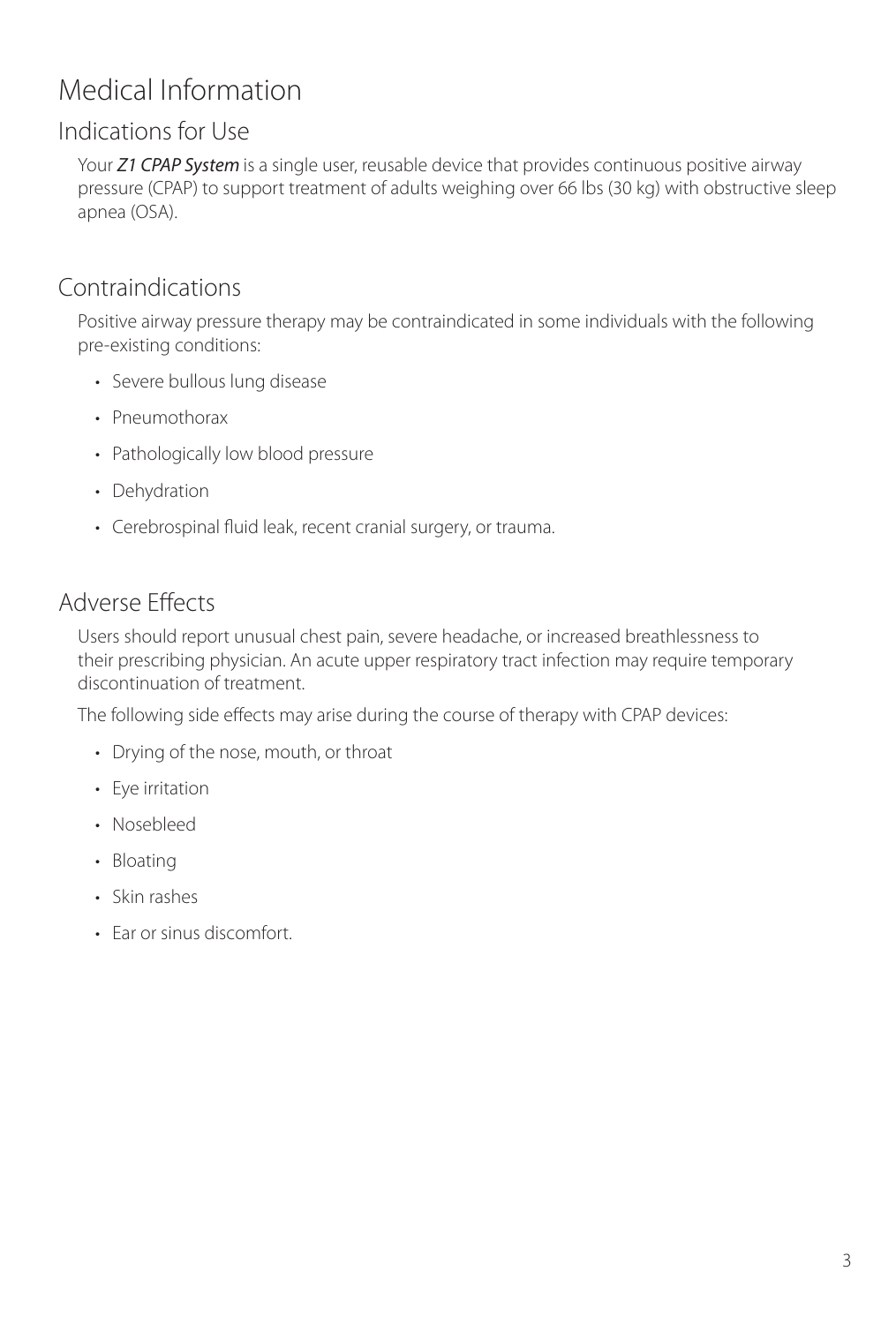#### **WARNINGS:**

- Read the entire User Guide before using your *Z1*. Consult your health care provider if there is any part of this User Guide you do not understand.
- US Federal law restricts this device to sale by or on the order of a physician.
- Use your *Z1* and its accessories only for their intended use as described in this User Guide and as directed by your physician, clinician or health care provider.
- The *Z1* is not approved for use with oxygen. Do not use supplemental oxygen or any other type of supplementary gas with your *Z1*. Do not connect supplementary oxygen or other gas to any accessory or patient interface which is connected to your *Z1*.
- If you notice any unexplained changes in the performance of your *Z1* or your *Z1* is making unusual or harsh sounds, or if the *Z1* or *Power Supply* are dropped or mishandled, discontinue use and contact the Human Design Medical Service Center at 1-855-436-8729 [1-855-HDMUSA9].
- If your *Z1*, *Power Supply, PowerShell* or *Battery* is dropped or mishandled, or if water is spilled into an enclosure, or if an enclosure is broken, discontinue use and contact the Human Design Medical Service Center at 1-855-436-8729 [1-855-HDMUSA9].
- A mask is not provided. Your *Z1* should only be used with masks and connectors recommended by your physician, clinician, respiratory therapist or health care provider.
- Your *Z1* is intended to be used with CPAP masks (or connectors) which have vent holes to allow continuous flow of air out of the mask. When your *Z1* is turned on and functioning properly, new air from the *Z1* flushes the exhaled air out through the mask vent holes. However, when the *Z1* is not operating properly (e.g., at low pressure) or the *Z1* is off, insufficient fresh air may be provided through the mask and the exhaled air may be rebreathed. Rebreathing exhaled air for longer than several minutes can, in some circumstances, lead to suffocation. This applies to most CPAP devices. Your health care provider will recommend a mask and air tubing to suit your needs. The *Z1* supports several CPAP mask types including nasal masks, full face masks, and nasal prongs that meet the ISO 17510-2 standard.
- Do not use your *Z1* with a mask unless the *Z1* is turned on. Once the mask is fitted, confirm that air is flowing from your *Z1*.
- Do not block the vent hole or holes in the mask. Follow the mask manufacturer's instructions for proper use of the mask.
- In the event of a power failure or machine malfunction, remove the mask immediately.
- At low pressures some exhaled gases may remain in the mask.
- **Electrocution Hazard** Your *Z1* is an electrical device, and as such, you should not immerse your *Z1*, *Power Supply, PowerShell* or *Battery* in water. Always unplug your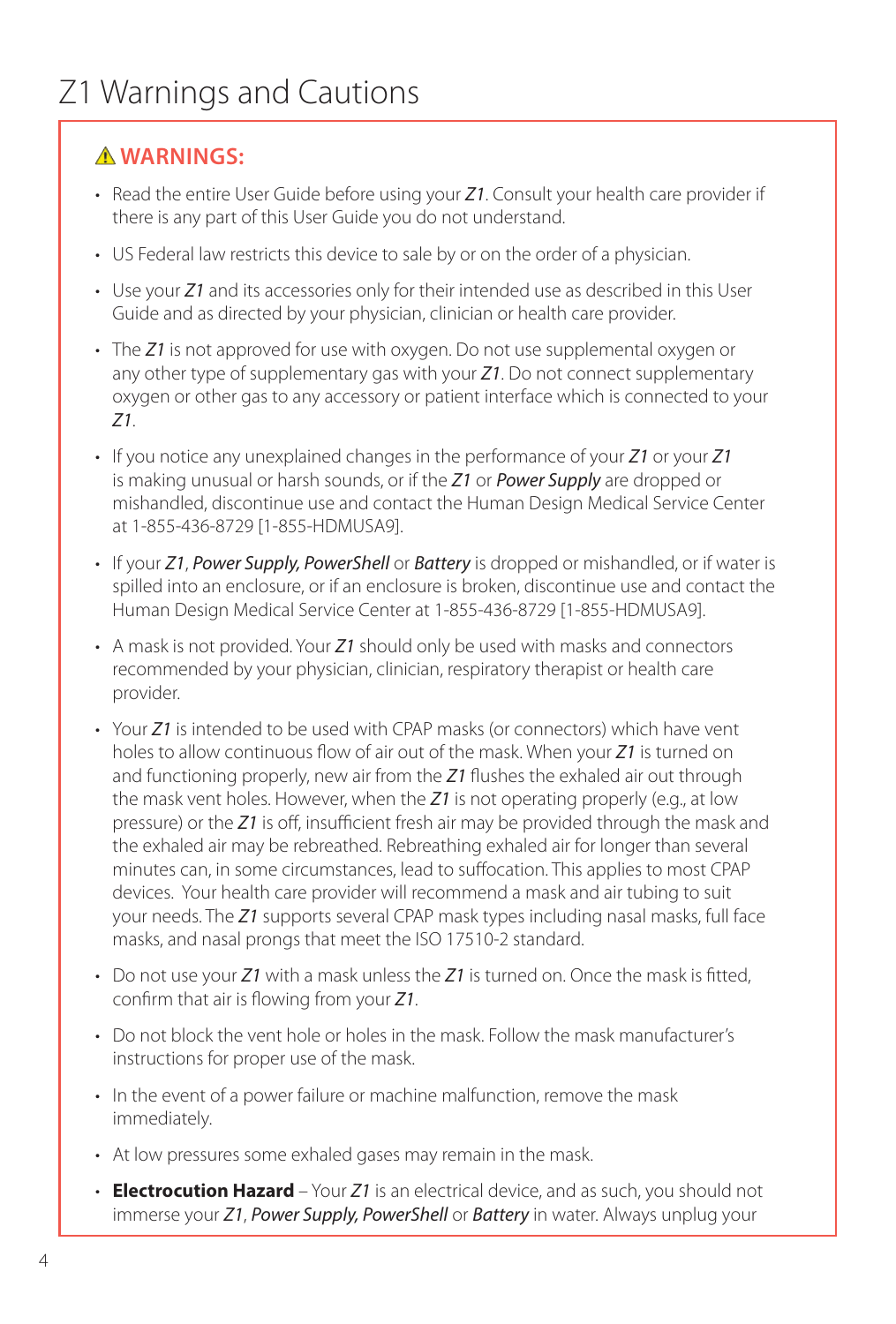*Z1* and its accessories before cleaning (and clean only as instructed in this User Guide) and make sure your *Z1* and its accessories are dry before plugging back in.

- Before use, make sure the power cord and plug are in good condition and that the cord is not damaged.
- Do not use bleach, chlorine, alcohol, or aromatic-based solutions, moisturizing or antibacterial soaps or scented oils to clean your *Z1*, *Power Supply, PowerShell* or *Battery*. These solutions may create a shock hazard, cause damage and reduce the life of these items.
- **Explosion Hazard** Do not use or store your *Z1*, *Power Supply*, *PowerShell* or *Battery* in the vicinity of flammable anesthetics or oxygen.
- Do not use your *Z1* near toxic or harmful vapors.
- Do not drop your *Z1* or any of its accessories or expose it to any crushing forces. Should your *Z1* be dropped and fail to operate properly, contact the Human Design Medical Service Center at 1-855-436-8729 [1-855-HDMUSA9] before using the *Z1* for treatment.
- Do not insert any object into any tubing or opening of your *Z1* except as described in this User Guide.
- Do not operate your *Z1* in any area which may block its air intake. Blocking the *CPAP Tube* and/or air inlet of your *Z1* while in operation could lead to overheating of the *Z1*.
- If you put the *Z1* on the floor, make sure the area is free from dust and clear of bedding, clothes or other objects that could block the air inlet or cover the *Power Supply* unit.
- Only store or transport the *Z1* and accessories within the storage and transport temperature, humidity and altitude conditions specified in the Technical Specifications section of this User Guide.
- Do not operate your *Z1*, *Power Supply*, *PowerShell* or *Battery* in an area which may cause overheating.
- Do not cover the *Power Supply*, *PowerShell* or *Battery* with any object or material which would cause them to overheat.
- Keep the power cord, *Power Supply, Battery* and *Z1* away from hot or flammable surfaces, gases or materials.
- Do not open your *Z1* or tamper with its accessories. There are no user serviceable parts inside. Repairs and servicing should only be performed by an authorized Human Design Medical service agent.
- Only power the *Z1* with the Human Design Medical *Power Supply* (AC-to-DC power adapter, HD60-6010) or the optional Human Design Medical *PowerShell* with Human Design Medical *Battery*. Do not use any other AC adapters, batteries, or other power sources to power the *Z1*. Do not use the Human Design Medical *Power Supply*, *PowerShell* or *Battery* to power any device other than the *Z1*.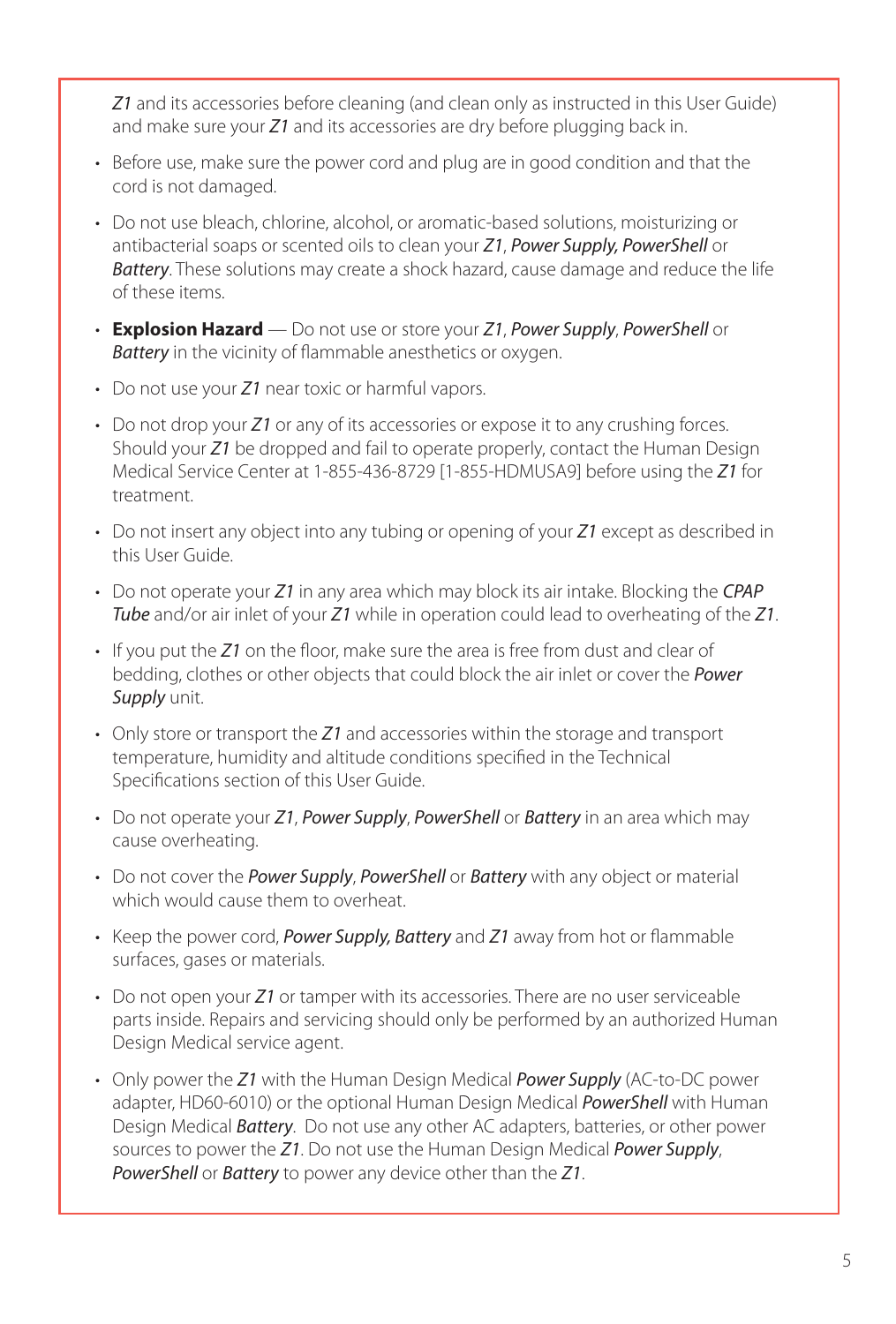- Your *Z1* should only be used with standard or slim style CPAP air tubing as recommended by your physician, clinician or health care provider.
- Do not leave long lengths of air tubing around the top of your bed. The tube could twist around your head or neck while you are sleeping.
- Do not connect or insert any device, cable or articles into the Micro USB or Micro SD ports of your *Z1* except as described in this User Guide. Connecting other devices could result in injury to you or damage to the *Z1* and void the warranty.
- Do not locate your *Z1* in an unapproved place or where the air intake can be blocked during treatment. This will lead to overheating of the *Z1*. If a blocked intake should occur during operation, the unit may stop supplying pressurized air and cause a fault condition. Refer to "Troubleshooting" in this User Guide to interpret this fault and instructions for corrective action.
- The Z1 is designed to deliver pressures from 4 to 20 cm H<sub>2</sub>O. In the unlikely event of certain fault conditions, pressures of up to 30 cm  $H_2O$  are possible.
- Blocking the *CPAP Tube* while in operation could lead to overheating of the *Z1*.
- In the clinical environment, any personal computer that is used with your CPAP system must be at least 5 feet (1.5 m) away from, or at least 8 feet (2.5 m) above, the patient. It must also comply with the relevant test standard. For personal computers the international standard is IEC 60950 or equivalent.

### **◆CAUTIONS:**

- Be careful not to place your *Z1* where it can be bumped or where someone is likely to trip over the power cord.
- Make sure your *Z1*, *Power Supply*, *PowerShell* and *Battery* are kept clean, dry, and free of dust.
- Always make sure the power cord and plugs are in good condition and the equipment is not damaged before use.
- Make sure the area around your *Z1* and accessories is dry and clean.
- During partial (below rated minimum voltage) or total power failure, therapy pressures will not be delivered. When power is restored, your *Z1* will enter standby mode and all prior settings will be retained in memory.
- Follow the storage and cleaning instructions provided with your *CPAP Tube* and mask.
- The air filter should be changed at intervals specified in this User Guide. Accumulation of filtered particles over time can reduce the efficiency and shorten the life of any CPAP device, including the *Z1*. Replacement filters are available at 1-855- 436-8724 [1-855-HDMUSA4] or online at www.hdmusa.com.
- Do not wash the air filter. The air filter is not washable or reusable.
- The *End Cap* protects the *Z1* in the event of a minor collision. Always ensure that the *End Cap* is securely fitted in accordance with instructions at all times. The *Z1* may not operate if the *End Cap* is not properly installed.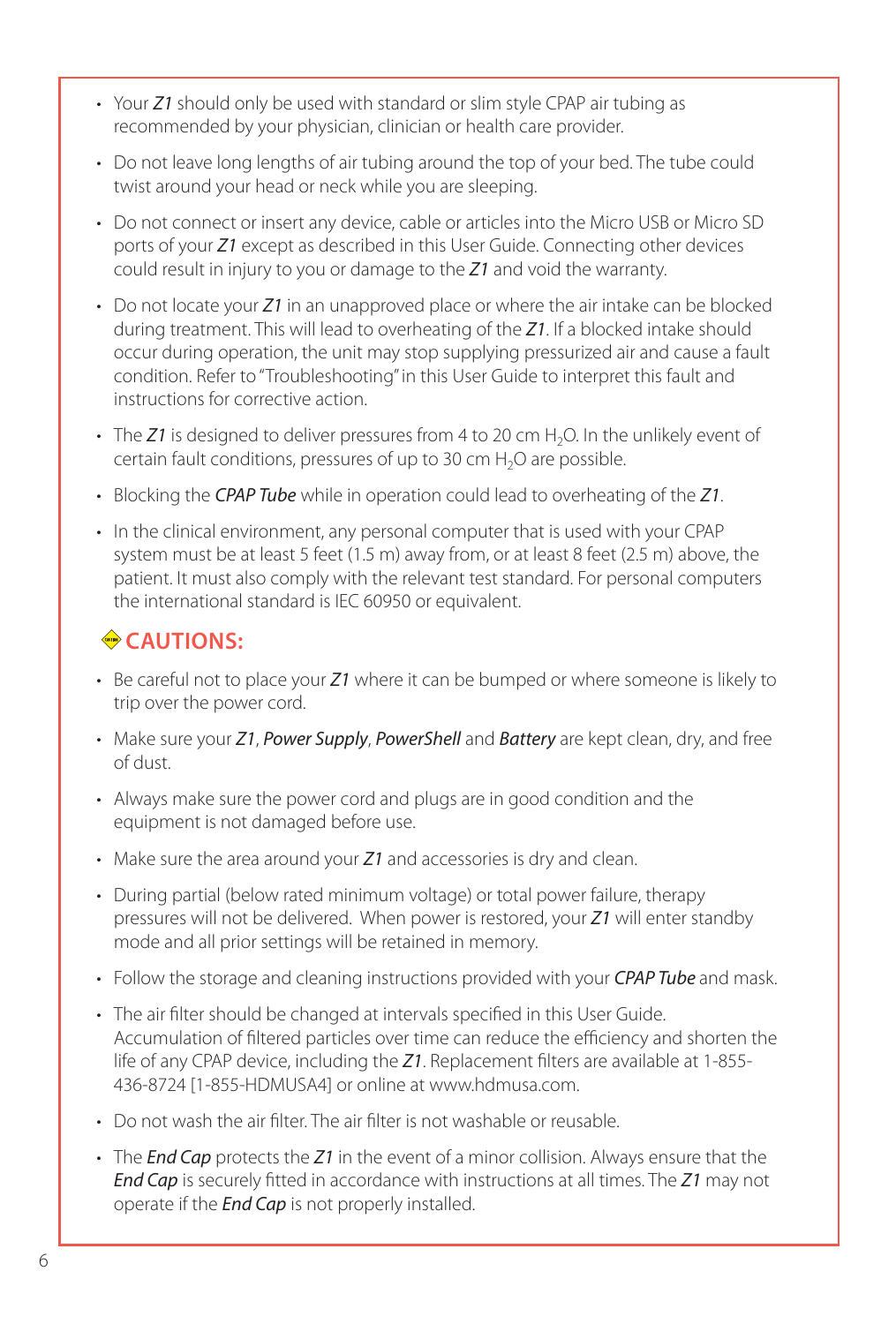- The temperature of the airflow for breathing produced by CPAP devices can be higher than the temperature of the room. This is true of all CPAP devices. Caution should be exercised when using your *Z1* at room temperatures warmer than 90˚F (32˚C).
- Only operate the *Z1* and accessories within the operating temperature, humidity and altitude conditions specified in the Technical Specifications section of this User Guide.
- Only store or transport the Z1 and accessories within the storage and transport temperature, humidity and altitude conditions specified in the Technical Specifications section of this User Guide.
- Damage to the *CPAP Tube* may result in air leaks. If this occurs, stop using the damaged *CPAP Tube* and replace immediately.

## Battery Warnings and Cautions

The *PowerShell* comes with a removable *Lithium Ion Battery*. Careful attention must be paid to the warnings and cautions described below relating to the *Battery*. Misusing the *Battery* may cause the *Battery* to get hot, rupture, ignite and cause serious injury.

#### **WARNINGS:**

- Do not place the *Battery* in fire or heat the *Battery*.
- Do not install the *Battery* backwards so that the polarity is reversed.
- Do not connect the positive terminal and the negative terminal of the *Battery* to each other with any metal object (such as wire).
- Do not carry or store the *Battery* together with necklaces, hairpins, or other metal objects.
- Do not pierce the *Battery* with nails, strike the *Battery* with a hammer, step on the *Battery* or otherwise subject it to strong impacts or shocks.
- Do not solder onto the *Battery*.
- Do not expose the *Battery* to water or salt water, or allow the *Battery* to get wet.
- Do not disassemble or modify the *Battery*. The *Battery* contains safety and protection devices which, if damaged, may cause the *Battery* to generate heat, rupture or ignite.
- Do not place the *Battery* on or near fires, stoves or other high-temperature locations. Do not place the *Battery* in direct sunlight, or use or store the *Battery* inside cars in hot weather. Doing so may cause the *Battery* to generate heat, rupture or ignite. Using the *Battery* in this manner may also result in a loss of performance and a shortened life expectancy.
- Immediately discontinue use of the *Battery* if, while using, charging or storing the *Battery*, the *Battery* emits an unusual smell, feels hot, changes color, changes shape or appears abnormal in any other way. Contact the Human Design Medical Service Center at 1-855- 436-8729 [1-855-HDMUSA9] if any of these problems are observed.
- Do not place the *Battery* in microwave ovens, high-pressure containers, or on induction cookware.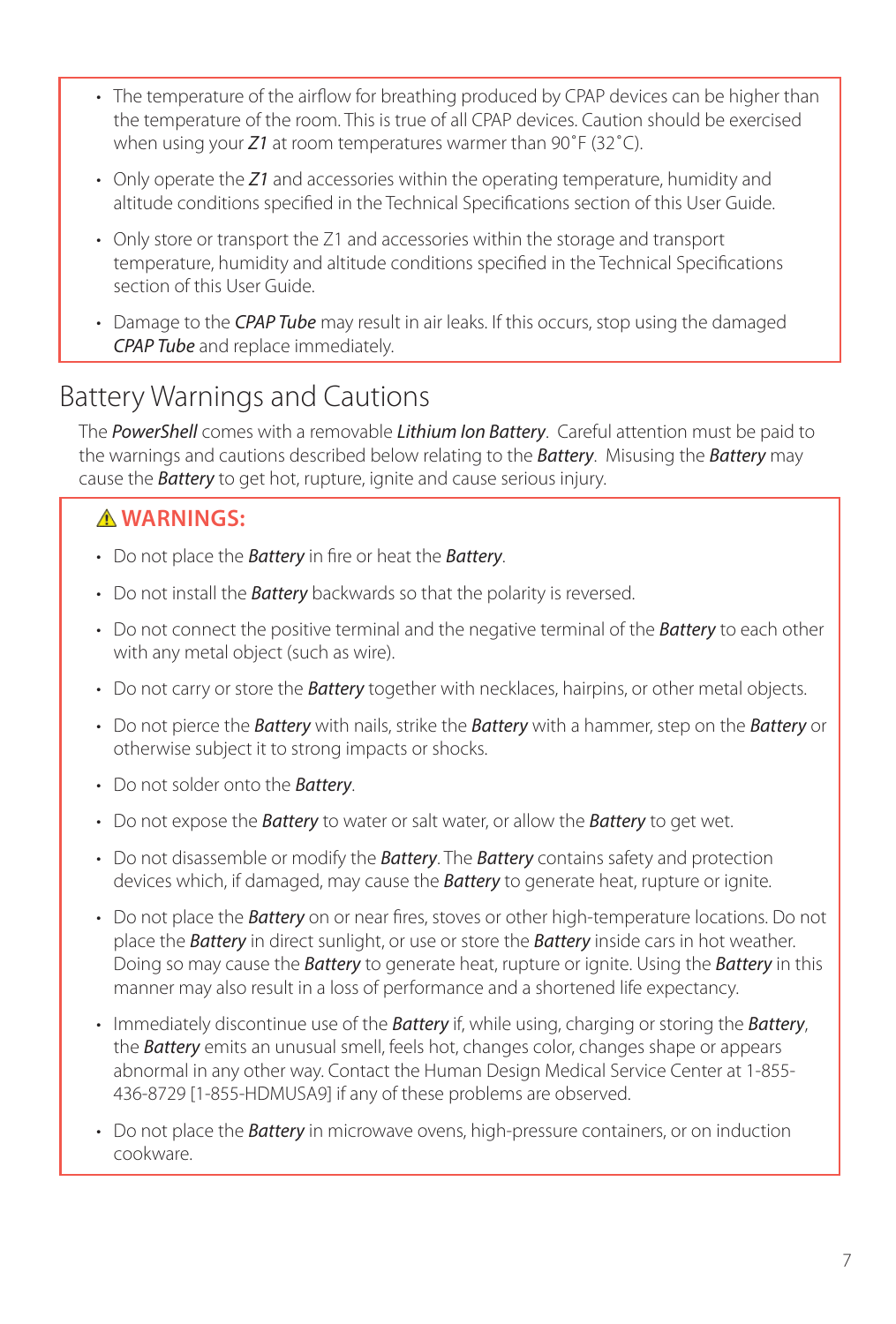- In the event that the *Battery* leaks and the fluid gets into one's eye, do not rub the eye. Rinse well with water and immediately seek medical care. If left untreated the battery fluid could cause damage to the eye.
- Only charge the *Battery* with the supplied Human Design Medical *PowerShell* and the supplied Human Design Medical *Power Supply*. Do not use any other removeable battery charger, AC adapter, or other device to charge the *Battery*.
- Do not attach the *Battery* directly to a vehicle cigarette lighter or to the *Power Supply* plug.
- Do not continue charging the *Battery* if it does not recharge within the specified charging time. Doing so may cause the *Battery* to become hot, rupture or ignite.
- Remove the *Battery* from the *PowerShell* if the *Z1* is not likely to be used for some time. Do not use the *Battery* to power any device other than the *Z1*.
- Only use or charge the *Battery* within the operating temperature, humidity and altitude conditions specified in the Technical Specifications section of this User Guide.
- Only store or transport the *Battery* within the storage and transport temperature and humidity conditions specified in the Technical Specifications section of this User Guide.

#### **← CAUTION:**

• When the *Battery* is worn out, insulate the terminals with adhesive tape or similar materials before disposal.

# Getting to Know Your Z1 CPAP System

### Package Contents

| <b>Description</b>               | <b>Human Design</b><br><b>Medical Part #</b> | Z1 Base<br><b>Model</b> | 71<br><b>Unplugged</b> |
|----------------------------------|----------------------------------------------|-------------------------|------------------------|
| Z1 CPAP Device                   | HD60-1000                                    | ✔                       |                        |
| Power Supply & Cord              | HD60-6010                                    | ✔                       |                        |
| USB A to Micro B Cable           | HD60-6300                                    | ✔                       |                        |
| <b>CPAP Tube Adapter</b>         | HD60-5020                                    | V                       |                        |
| 48" Slim Style CPAP Tube         | HD60-2010                                    |                         |                        |
| End Cap                          | HD60-5011                                    | ✔                       |                        |
| Filter                           | HD60-3020                                    | v                       |                        |
| Z1 Getting Started Guide         | HD40-0005                                    | ✔                       | ✔                      |
| User Guide                       | HD40-0007                                    |                         |                        |
| Overnight Battery                | HD60-7050                                    |                         |                        |
| <b>Battery Shuttle</b>           | HD60-7030                                    |                         | ✔                      |
| PowerShell                       | HD60-7020                                    |                         |                        |
| PowerShell Getting Started Guide | HD40-0012                                    |                         |                        |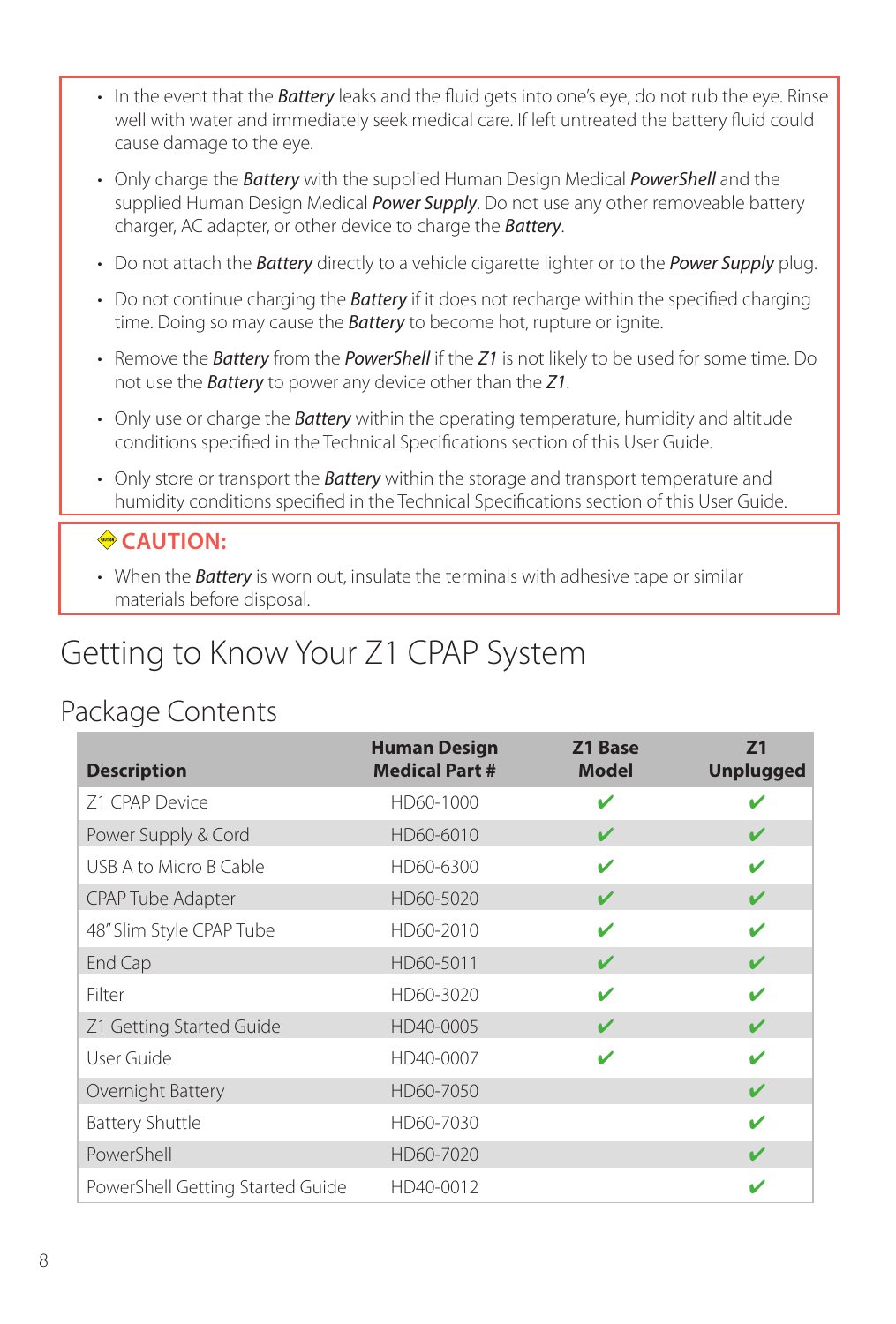#### Z1 CPAP Device

The *Z1* supplies continuous positive airway pressure and can be programmed to fit the patient's prescriptive needs.

#### Power Supply (AC to DC Power Adapter)

The *Power Supply* provides power to the *Z1*. It takes AC power (voltage ranging from 100-240 volts) from a wall outlet and converts it to DC voltage to power the *Z1*. The *Power Supply* can be used with international power sources provided the appropriate plug adapter is used.

#### Tube Adapter

The *Tube Adapter* attaches the *CPAP Tube* to the *Z1*.

#### CPAP Tube

The *Z1 System* is provided with a 4 ft slim style *CPAP Tube*. The *CPAP Tube* connects the *Z1* to your mask. Always consult with your physician or health care provider regarding the selection of tubing for your treatment. Follow the instructions provided with the tubing. Replacement tubing can be purchased from Human Design Medical at 1-855-436-8724 [1-855-HDMUSA4] or online at www.hdmusa.com.

### End Cap

The *End Cap* attaches to the air intake end of the *Z1* and houses the *Filter*. For proper operation of the *Z1*, the *Filter* should be replaced monthly or more often if necessary.

#### Filter

The *Z1* uses a specially designed filter. The material has been specifically chosen for the *Z1* and has been designed to be much larger than other CPAP filters. The unique shape of the *filter* fits into the *End Cap* of the *Z1*, which was designed to allow for more effective filter surface area.

> **NOTE**: Replacement *Filters* can be purchased from Human Design Medical at 1-855-436-8724 [1-855-HDMUSA4] or online at www.hdmusa.com.

### USB Micro Cable

The *USB Cable* allows the *Z1* to communicate with a computer to collect and view user data.

#### PowerShell (Optional Accessory)

The *PowerShell* houses both the *Z1* and the *Battery* which allows temporary usage of the *Z1* without the *Power Supply*. It can be purchased at 1-855-436-8724 [1-855-HDMUSA4] or online at www.hdmusa.com.

### Micro SD Data Card (Not Included)

Your clinician might instruct you to provide data via a Micro SD card for monitoring of your treatment or to provide you with updates to your device settings. See "Inserting, Removing and Replacing the Micro SD Data Card" for complete information on use of a Micro SD Card.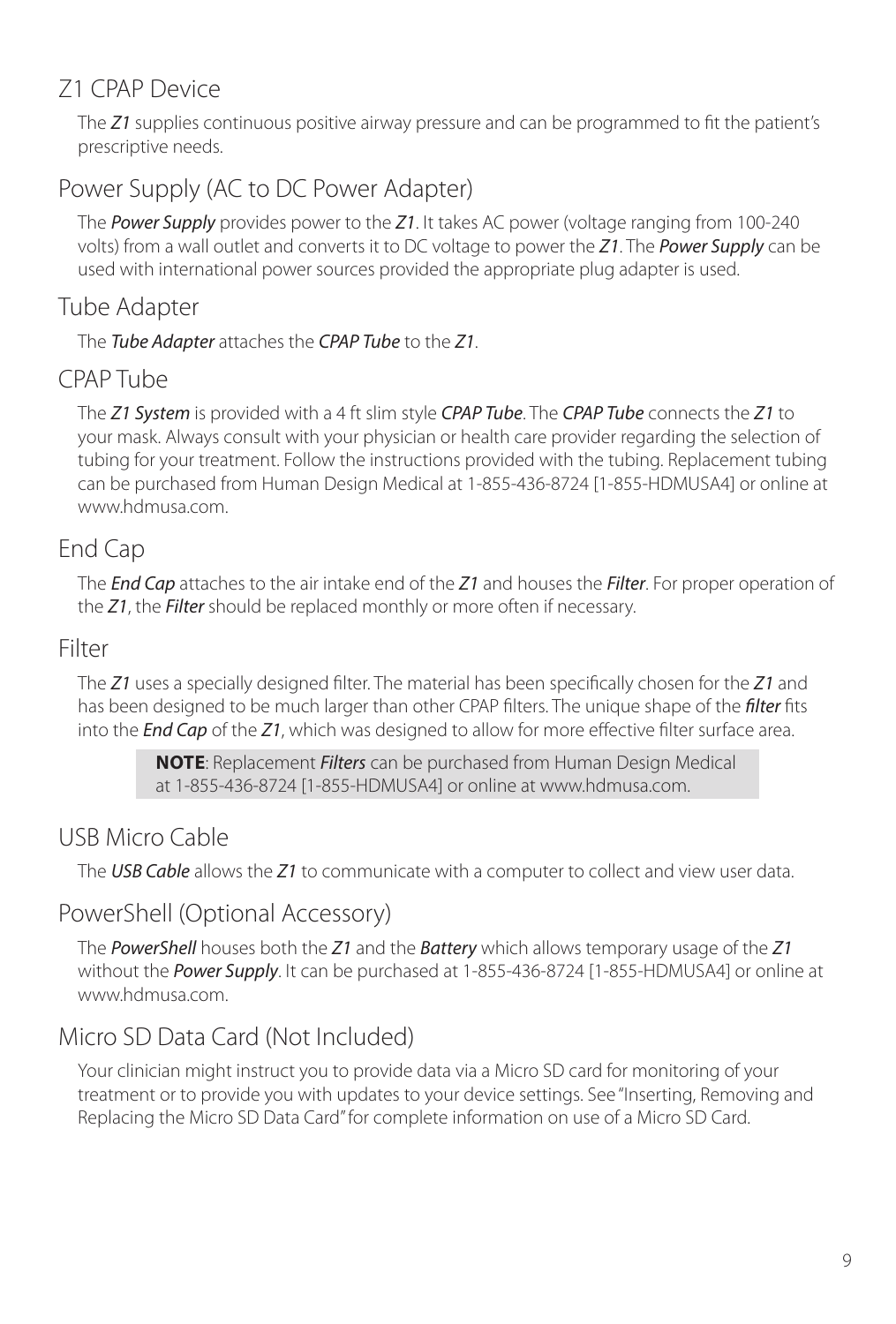# Initial Set Up

## Unpacking the Z1 Box

You will need to perform a few minor setup steps before using your new *Z1*. The instructions below will guide you through the setup process. Some of the steps outlined below may have been performed by your health care provider prior to delivering the *Z1* to you. If you have any questions or problems as you go through the setup process, please call Human Design Medical Customer Service at 1-855-436-8729 [1-855-HDMUSA9] for assistance. Human Design Medical wants your user experience with the *Z1* to be trouble and frustration free.

- 1. Carefully remove the contents of the box.
- 2. Some of the *Z1* components have their own packaging material. Remove this material carefully. Avoid using anything sharp when opening the packaging.
- 3. Carefully inspect all contents against the Package Contents list on page 8 to assure all components are present. Keep in mind that your health care provider might have completed some of the setup steps prior to delivery, so if a component appears to be missing, check to see if it has already been connected. Also inspect all contents to ensure there is no obvious or visible damage or defects. If you have any concerns or questions, contact Human Design Medical Customer Service at 1-855-436-8729 [1-855-HDMUSA9], or your service or health care provider before use.
- 4. Place all the components in an area where you can easily access the *Z1* for set up and programming.

**A WARNING**: Do not use this product if you have any concerns about the condition of the contents or if there are any missing parts.

The contents of the *Z1* box includes the following:

Z1 Base Model

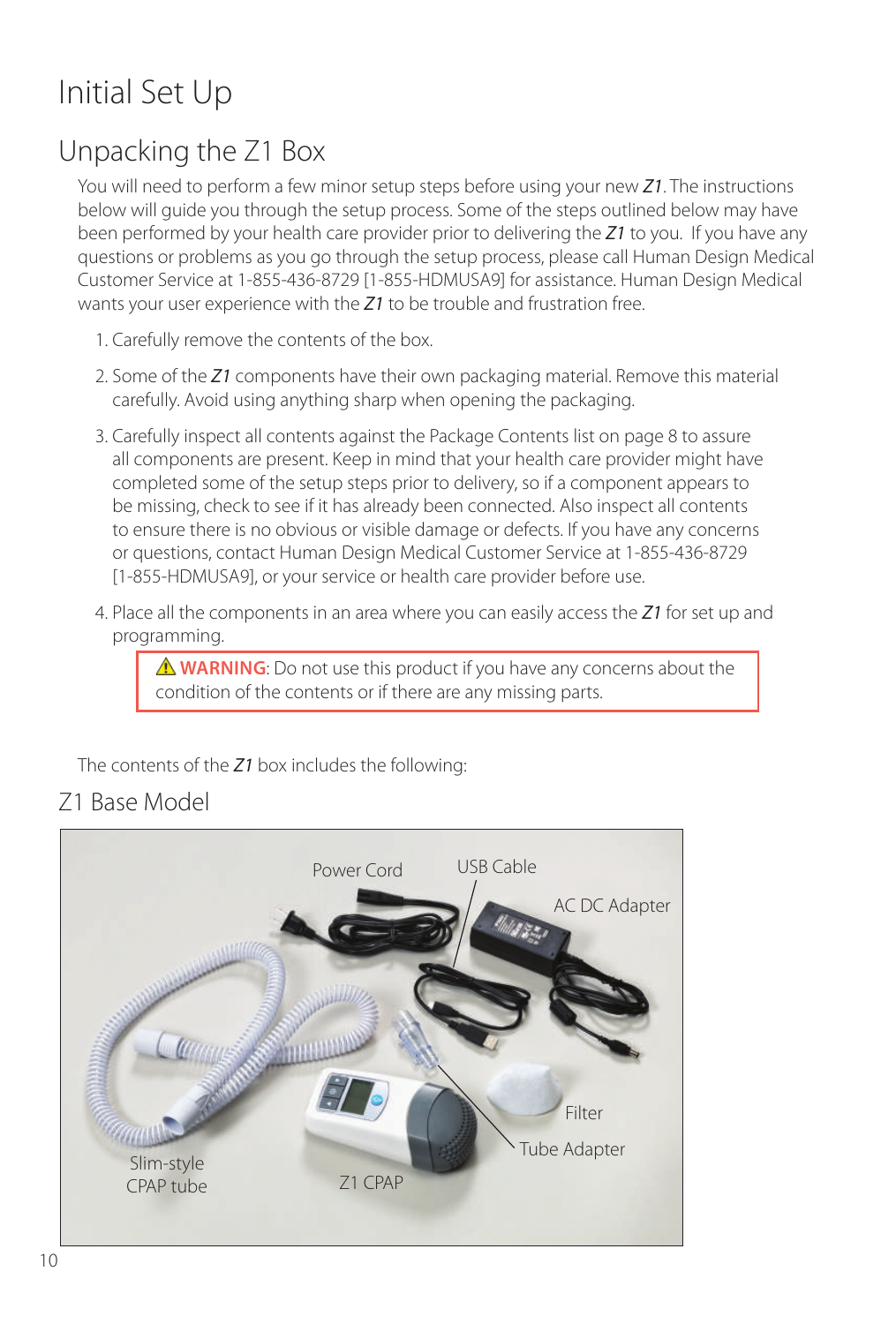## Z1 Unplugged

Includes everything that comes with the *Z1* Base Model, plus:



# Assembling and Powering Up

### Filter and End Cap

- 1. Remove the *Filter* from its packaging.
- 2. Insert the *Filter* into the *End Cap*, aligning the arched side of the *Filter* with the top of the *End Cap*.
- 3. Ensure the Filter covers all holes in the *End Cap*, so that all air entering the *Z1* passes through the *Filter* and no air bypasses the *Filter*.
- 4. Press the *End Cap* onto the *Z1*. (Figure 1)

**NOTE:** To remove the *End Cap*, squeeze firmly on the sides of the *End Cap* and pull it away from the *Z1*.

Tube Adapter, CPAP Tube and Mask

- 1. Connect one end of the *CPAP Tube* to the round end of the *Tube Adapter* then insert the other end of the *Tube Adapter* into the outlet of the *Z1*. (Figure 2)
- 2. Connect the other end of the *CPAP Tube* to the mask.
- 3. Ensure all connections are tight to avoid air leaks. (Figure 3)

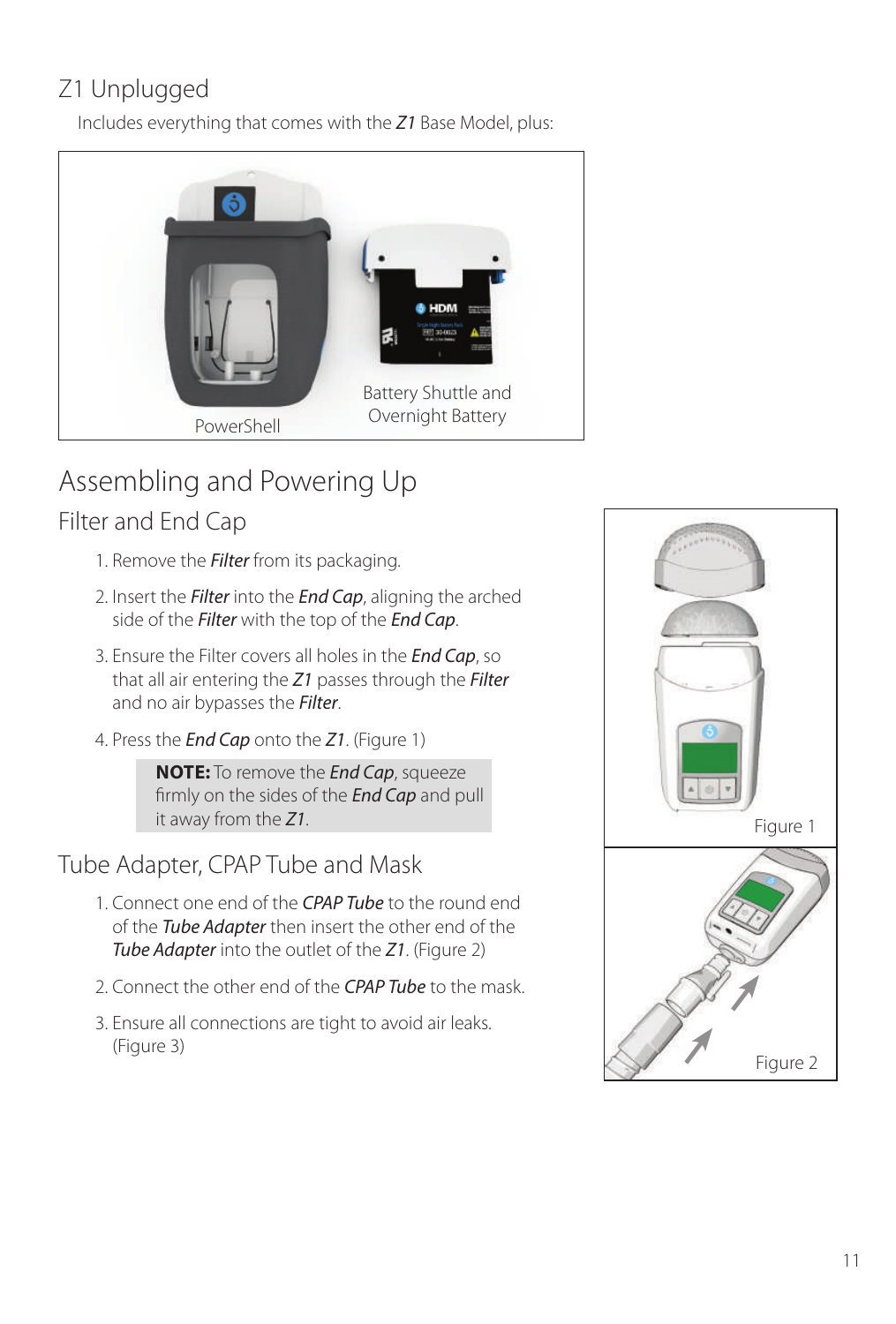## Power Supply

 **WARNING:** The *Z1* must only be used with the Human Design Medical *Power Supply* (or the optional Human Design Medical *PowerShell* with Human Design Medical *Battery*). DO NOT use any other power source with the *Z1*.

 **CAUTION:** Make sure the AC power cord IS NOT plugged into an AC power outlet before continuing to the next step.

- 1. Plug the AC power cord into the AC Adapter.
- 2. Plug the AC power cord into a wall outlet.
- 3. Plug the AC Adapter into the *Z1*. (Figure 4)
- 4. The *Z1* will power up and cycle through a series of startup displays.
- 5. After about 10 seconds, the *Z1* will enter standby mode. The display will read 0.0. (Figure 5)

**NOTE:** The *Z1* display will be active whenever the device is receiving power.

#### PowerShell and Battery

(Available Separately or as Part of Z1 Unplugged)

 **WARNING:** The *Z1* must only be used with the optional Human Design Medical *PowerShell* with Human Design Medical *Battery* (or the Human Design Medical *Power*  **Supply**). DO NOT use any other power source with the *Z1*.

1. Slide the *Battery* with the attached *Shuttle* into the lower bay of the *PowerShell* until the *Shuttle* clicks into place. (Figure 6)

> **NOTE**: The *Battery* can be removed from the *PowerShell* by pressing the two blue buttons on the *Battery Shuttle* and sliding the *Battery* out.

2. Slide the *Z1* all the way into the upper bay of the *PowerShell* until you hear a "click" sound, indicating the *Z1* has locked into place. (Figure 7)

> **CAUTION:** Insert the *Z1* carefully ensuring the power barrel connector slides into the power input on the *Z1*.



Figure 7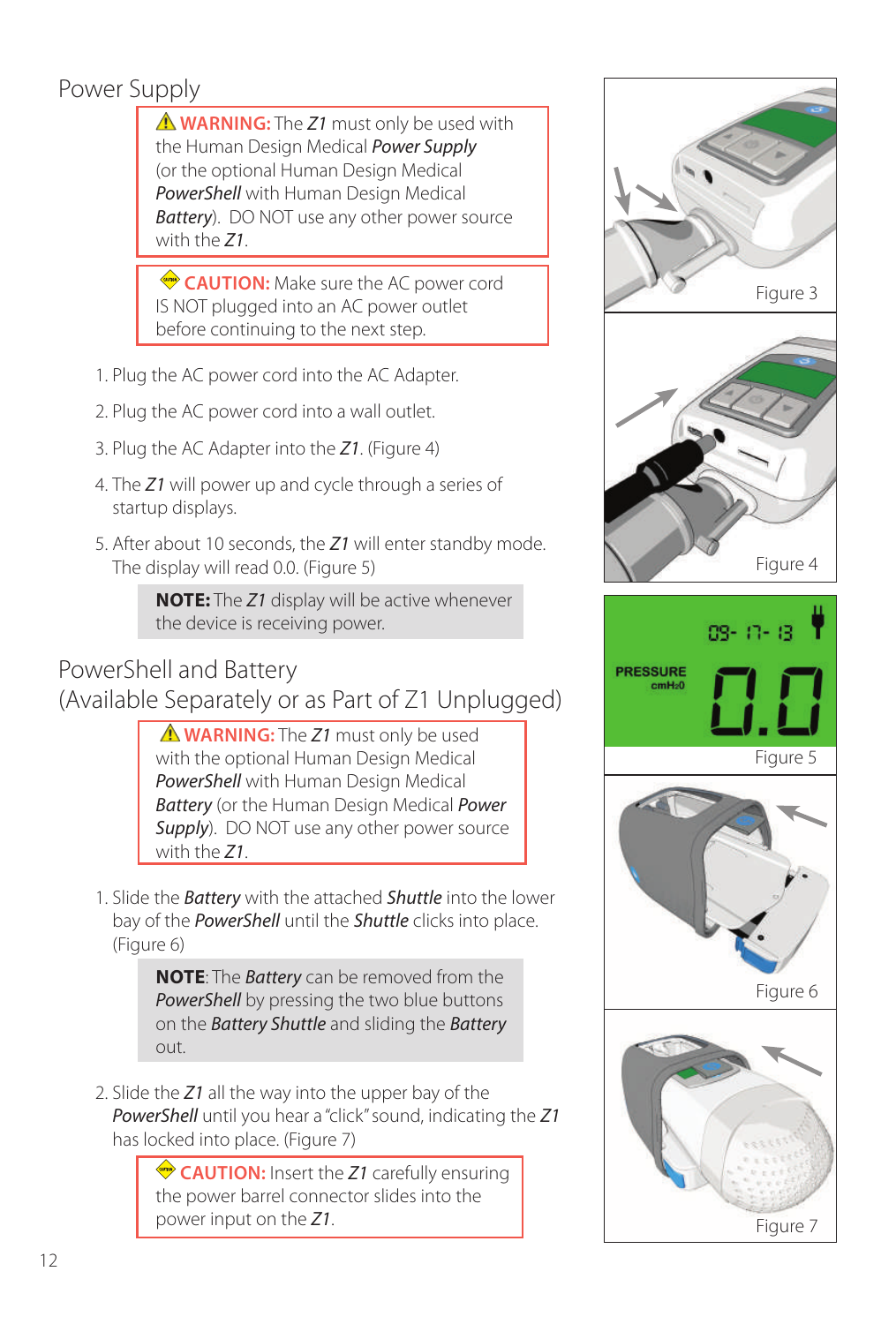**NOTE:** The *Z1* can be removed from the **PowerShell** by pressing the two  $\lceil \bullet \rceil$ symbols on the sides of the *PowerShell* and sliding the *Z1* out.

- 3. The *Z1* will power up and cycle through a series of startup displays.
- 4. After about 10 seconds, the *Z1* will enter standby mode. The display will read 0.0. (Figure 8)



**NOTE:** Remove the *Battery* from the *PowerShell* when the *Z1* is not in use, unless the *Power Supply* is plugged into the *PowerShell* to charge the *Battery*. Otherwise the *Z1* and *PowerShell* will drain the battery completely within 2-3 days.

# Using Your Z1

## LCD Display

#### **O** Treatment Pressure Display

The current treatment pressure is shown on the LCD display. Once set, the prescribed treatment pressure will be retained in the *Z1*'s memory even during loss of power. For example, a treatment pressure setting of 10.0 cm  $H_2O$  is displayed in Figure 9.

#### **<sup>2</sup>** Ramp Progress & <sup>3</sup> Ramp Time Remaining Indicators

Ramp Mode allows you to gradually acclimate to the prescribed treatment pressure. Ramp Mode gradually increases the pressure from a low initial starting pressure to the prescribed treatment pressure over a programmed interval of time. See "Programming Ramp Mode".

If you program the *Z1* for Ramp Mode, the Ramp Progress and Ramp Time Remaining indicators will appear on the LCD display. For example, Figure 9 indicates that the ramp is just over half complete, with a ramp time remaining of 10 minutes.

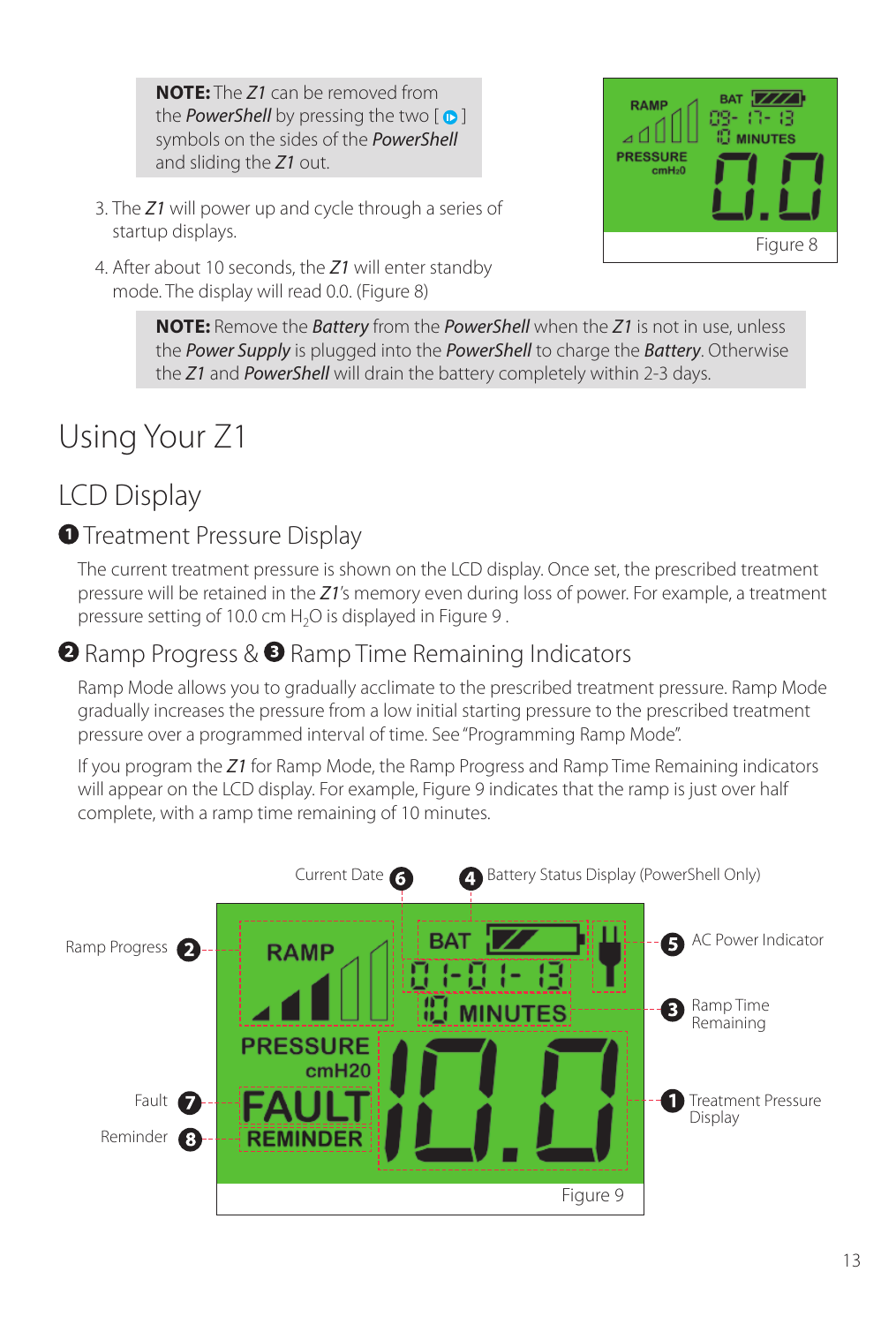## **Battery Status Display**

This icon is displayed when the optional *PowerShell* and *Battery* are connected. The level of charge remaining on the *Battery* is indicated by the number of solid bars in the icon. The bars flash when the *Battery* is charging. For example, the icon shown in Figure 9 indicates that the *Battery* has between 25-50% of charge remaining. Make sure the *Battery* is fully charged before each use.

| <b>Number of Solid Bars</b> | <b>Charge Remaining</b> |
|-----------------------------|-------------------------|
|                             | $10 - 25%$              |
|                             | $25 - 50%$              |
|                             | 50-75%                  |
|                             | 75-100%                 |

#### **AC Power Indicator**

This icon is displayed when the *Z1* is connected to an AC power outlet via the *Power Supply*.

#### **G** Current Date

The current date is displayed automatically on the *Z1*. It is pre-programmed at the factory.

### $\bigcirc$  FAULT

"FAULT" is displayed if one of several conditions has occurred that require your attention. See Fault Conditions (page 19) for explanations of the FAULT codes.

### **<sup>3</sup>** REMINDER

"REMINDER" is displayed if there is excessive air leakage. See Reminder Alert (page 18) for an explanations of REMINDER conditions.

## Starting and Stopping Treatment

1. Press the *Start/Stop Button* on the *Z1* to initiate treatment using the pre-programmed prescription setting. The Treatment Pressure Display will show the actual pressure being delivered at all times. If the Ramp Mode has been programmed, the ramp start pressure will be displayed upon pressing the *Start/Stop Button* and the indicated pressure will rise as the *Z1* ramps up to prescribed treatment pressure. If the incorrect pressure is displayed, contact your health care provider before commencing CPAP therapy. (Figure 10)

 **CAUTION** (When using the *PowerShell* Only): Make sure your *Battery* is fully charged before commencing CPAP therapy using the *PowerShell*. The battery life of a fully charged battery in the *PowerShell* is typically 8 hours or longer and treatment will terminate when the charge is expended.

2. Press the *Start/Stop Button* a second time to stop treatment.

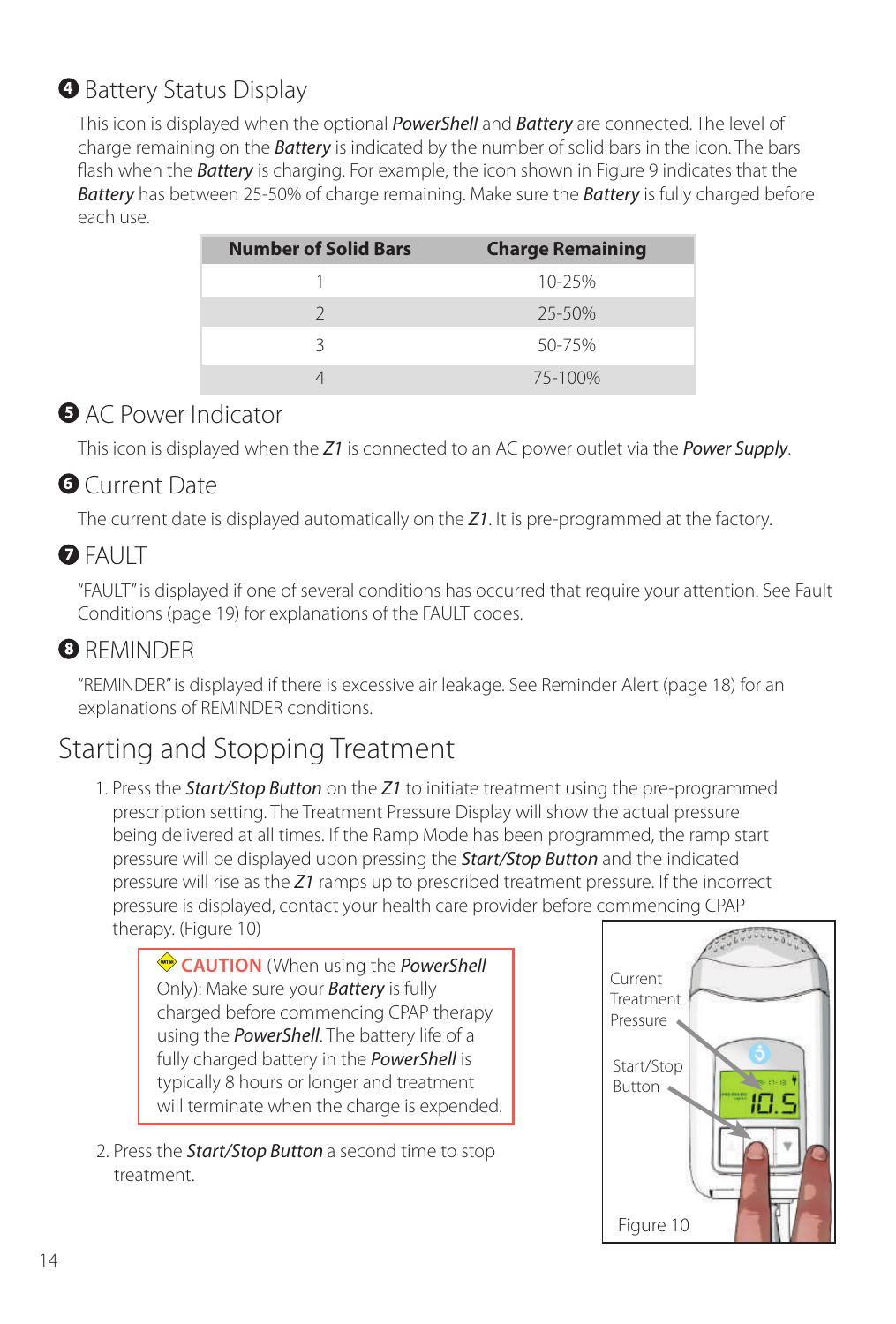## Programming Ramp Mode

Some users find it comforting to acclimate to CPAP therapy each session. This can be accomplished by programming the Ramp Mode which allows you to start with a low initial pressure and gradually increase to the prescribed treatment pressure.

### Setting Ramp Time

When the *Z1* is in standby mode, press and hold the *Up Arrow Button* for approximately 3 seconds until the "00 MINUTES" value flashes. While it is flashing, repeatedly press either the *Up* or *Down Arrow Buttons* to increase or decrease the ramp time in 5 minute increments. (Figure 11) Set the ramp time to "00 MINUTES" to disable the Ramp Mode.



When the desired ramp time value is reached, press and hold the *Start/Stop Button* for approximately 3 seconds to save your ramp time setting (this setting will be saved even when the *Z1* is not powered). The *Z1* will return to standby mode. To return to standby mode without saving the new setting, press and release the *Start/Stop Button* momentarily instead of holding it down.

#### Setting Ramp Start Pressure

Press and hold the *Down Arrow Button* for 3 seconds until the ramp start pressure value flashes. While flashing, repeatedly press either the *Up* or *Down Arrow Buttons* to increase or decrease the ramp start pressure by 0.5 cm  $H_2O$  increment. (Figure 11) Ramp start pressure must be lower than prescribed pressure.

When the desired value for ramp start pressure is reached, hold down the *Start/Stop Button* for approximately 3 seconds to save your setting. The *Z1* will return to standby mode. To return to standby mode without saving the new setting, press the *Start/Stop Button* momentarily instead of holding it down.

#### Inserting, Removing and Replacing the Micro SD Data Card (Optional)

If your clinician instructs you to use a Micro SD Card, please insert a Micro SD Card with a minimum capacity of 2 GB following the instructions below. Micro SD Cards are available at electronics stores.

To insert the Micro SD Card:

- 1. Unplug power to the *Z1*.
- 2. Orient the card so that the printed side is up and the angled corner is pointing into the slot.
- 3. Carefully slide the card all the way into the slot. (Figure 12) You should feel a slight click.
- Figure 12 Micro SD Card Slot

4. Plug in the *Z1 Power Supply*.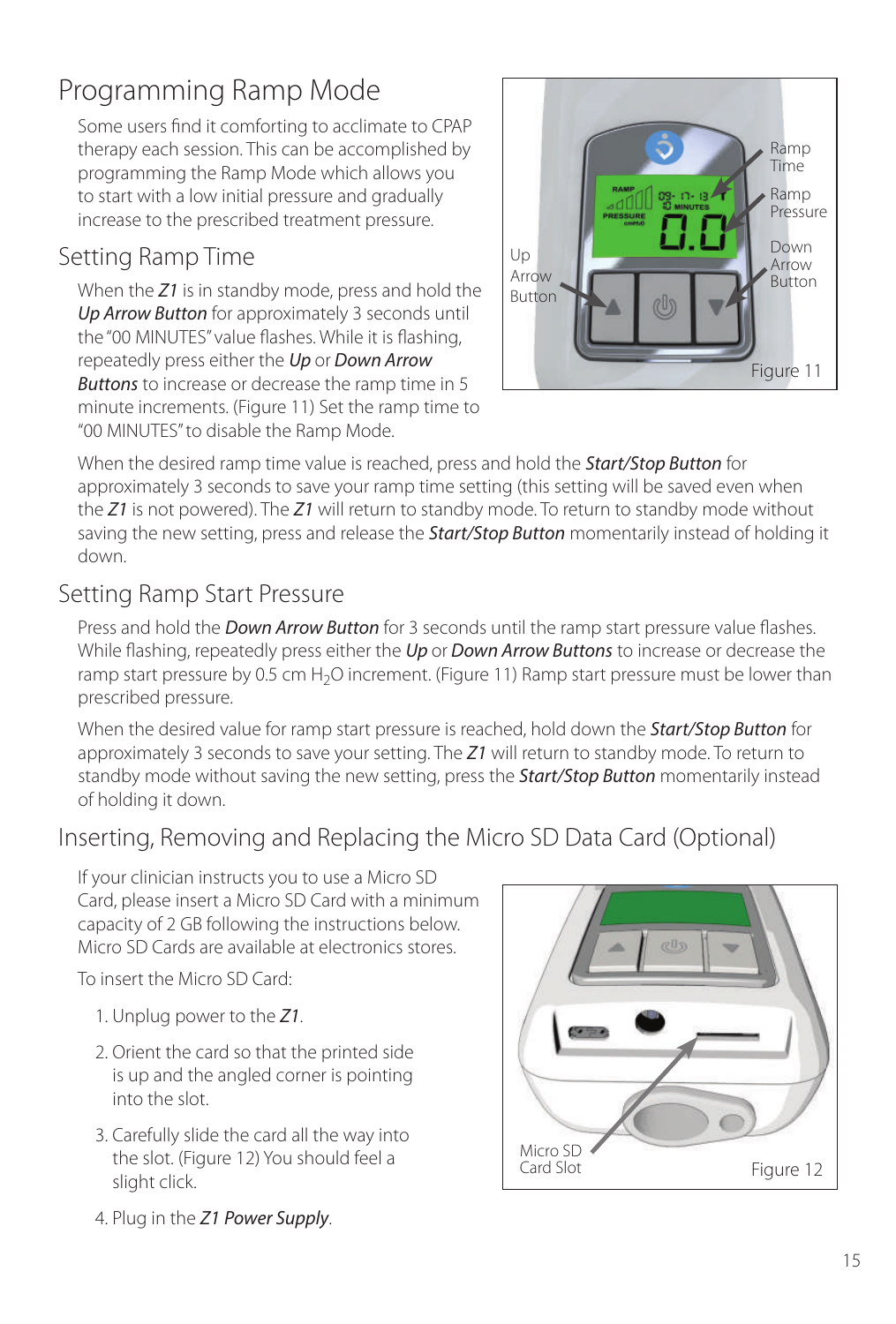Occasionally, you may be asked to remove the Micro SD Card and send it to your clinician. The card will contain information collected about treatment. Follow the instructions provided below before you attempt to remove or replace the card.

To remove and replace the Micro SD Card:

- 1. Unplug power to the *Z1*.
- 2. To remove Micro SD Card, gently push the Micro SD Card in toward the *Z1* and release. The Micro SD Card will "pop" out from the device. Grasp the Micro SD Card gently and pull completely out of the *Z1*.
- 3. Plug in the *Z1 Power Supply*.

**NOTE**: The *Z1* maintains at least 30 days of treatment history in memory and will update the Micro SD Card when inserted.

### User Software

See separate Z1 Software Guide for information on data viewing software. This guide may only be available online.

## Charging the Battery (PowerShell Only)

 **WARNING**: Only charge the *Battery* with the supplied Human Design Medical *PowerShell* and the supplied Human Design Medical *Power Supply.* Do not use any other battery charger, AC adapter, or other device to charge the *Battery*.

With both the *Z1* and the *Battery* fully inserted into the *PowerShell*, plug the *Power Supply* into the *PowerShell* as shown and into a power outlet. (Figure 13)

> **CAUTION:** Make sure your *Battery* is fully charged before commencing CPAP therapy using the *PowerShell*. The battery life of a fully charged battery in the *PowerShell* is typically 8 hours or longer, after which treatment will terminate. To recharge the *Battery*, see "Charging the Battery".

Ensure the *Z1* is in standby mode (display reads 0.0). The *Battery* will not charge unless the *Z1* is in standby mode. The *Battery* status indicator on the *Z1* will flash when the *Battery* is charging. The number of solid bars indicates the current level of charge. (Figure 14)

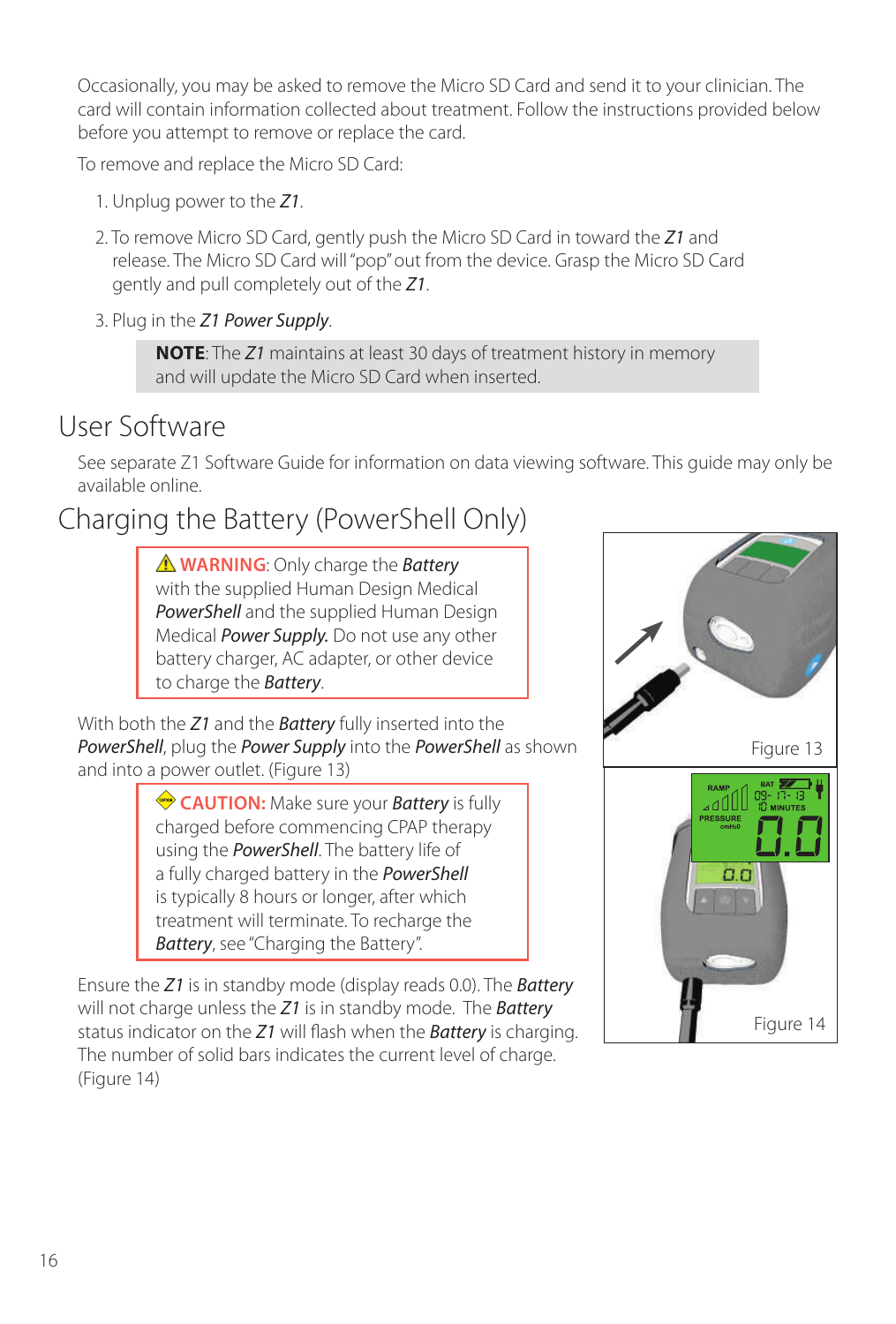# Care

The *Z1 System* needs periodic care. It is the user's responsibility to be aware of the following items for care:

- Inspections
- Cleaning
- *Filter* Replacement
- *CPAP Tube* Replacement
- Reminders and Fault Conditions

### Inspections

Before each use carefully inspect the *Z1*, *CPAP Tube*, *Filter*, and mask for signs of wear, damage or discoloration. Contact Human Design Medical for replacement parts at 1-855-436-8724 [1-855-HDMUSA4] or online at www.hdmusa.com.

## Cleaning

Regular cleaning should be performed in accordance with the instructions below.

 **WARNING:** This device can expose you to electrocution. Do not immerse the *Z1*, *Power Adapter, Power Cord* or *Battery* in water. Always unplug these devices before cleaning (only as instructed in this User Guide) and make sure they are dry before plugging back in.

 **CAUTION:** Do not use bleach, chlorine, alcohol, or aromatic-based solutions, moisturizing or antibacterial soaps or scented oils to clean the *Z1*. Never attempt to clean the *Power Adapter, PowerShell, Battery* or accessories with any of these solutions. These solutions may create a shock hazard, cause damage and reduce the life of these products.

### Daily

- 1. Remove the *CPAP Tube* and the mask from the *Z1*.
- 2. Refer to the instructions for cleaning, maintenance and replacement provided with your *CPAP Tube* and mask.
- 3. Before next use, reconnect the *CPAP Tube* and the *Tube Adapter* to the *Z1* and mask.

#### Weekly

1. Remove the *CPAP Tube*, *Tube Adapter* and mask from the *Z1*. Wash the *Tube Adapter*  in warm water using a mild detergent. Rinse thoroughly and allow to dry.

Refer to the manufacturer's instructions for cleaning the *CPAP Tube* and mask.

2. Before next use, reconnect the *CPAP Tube* to the *Tube Adapter* and then to the *Z1* and mask.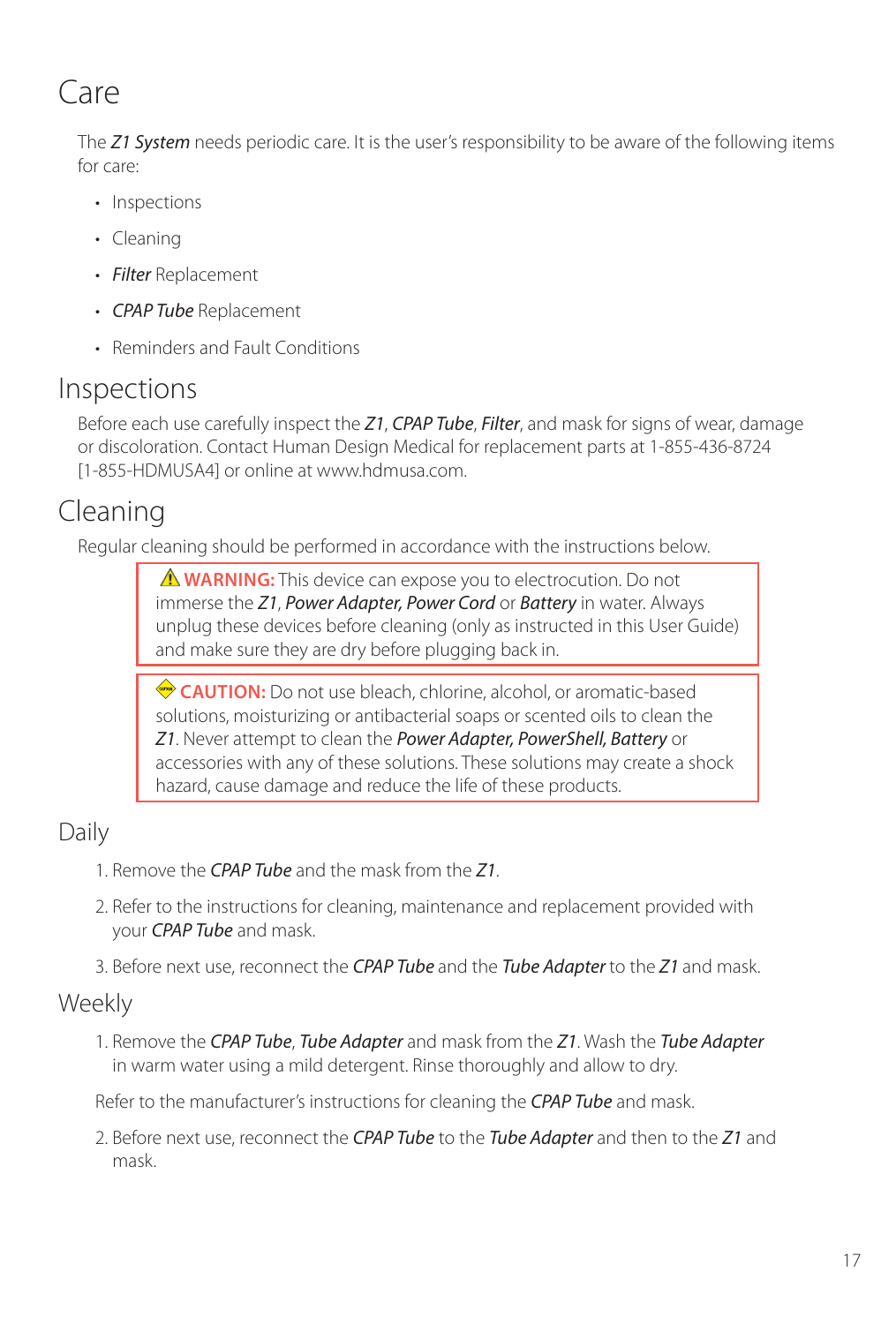#### As Needed

1. Clean the exterior of the *Z1* with a soft damp cloth and mild detergent and wipe clean. Never submerge the *Z1* in water. Do not allow soap or water to enter the *Z1*.

#### Filter Replacement

The *Filter* should be inspected weekly for holes and blockage by dirt and dust, and should be replaced every month (or more often if necessary). The *Filter* is accessed by removing the *End Cap* as described in "Assembling and Powering Up: *Filter* and *End Cap*".

**NOTE:** The *Z1* uses a specially designed Filter that is only available from Human Design Medical at 1-855-436-8724 [1-855-HDMUSA4] or online at www.hdmusa.com.

**A WARNING:** Do not attempt to use any air filter which is not supplied by Human Design Medical for the *Z1*. The *Z1* is designed to only work with approved materials. A filter which is not approved may cause damage to the *Z1* from overheating.

 **CAUTION:** Do not operate the *Z1* without the *Filter*. The *Z1* must operate with a filter installed; failure to do so may damage the *Z1* and allow impurities into the respiratory system.

## CPAP Tube Replacement

The *CPAP Tube* should be replaced according to the instructions provided with the *CPAP Tube*.

## Reminder Alert (Air Leak Detection)

"REMINDER" is displayed on the LCD screen to indicate an excessive air leak. This could be because you are not wearing your mask. Placing the mask on your face should remove REMINDER from the display. If you are wearing the mask and REMINDER is displayed check the following connections for air leaks:

- *Tube Adapter* to *Z1*
- *CPAP Tube* to *Tube Adapter*
- *CPAP Tube* to mask
- Mask to face (adjust position of mask and headgear to eliminate the air leak)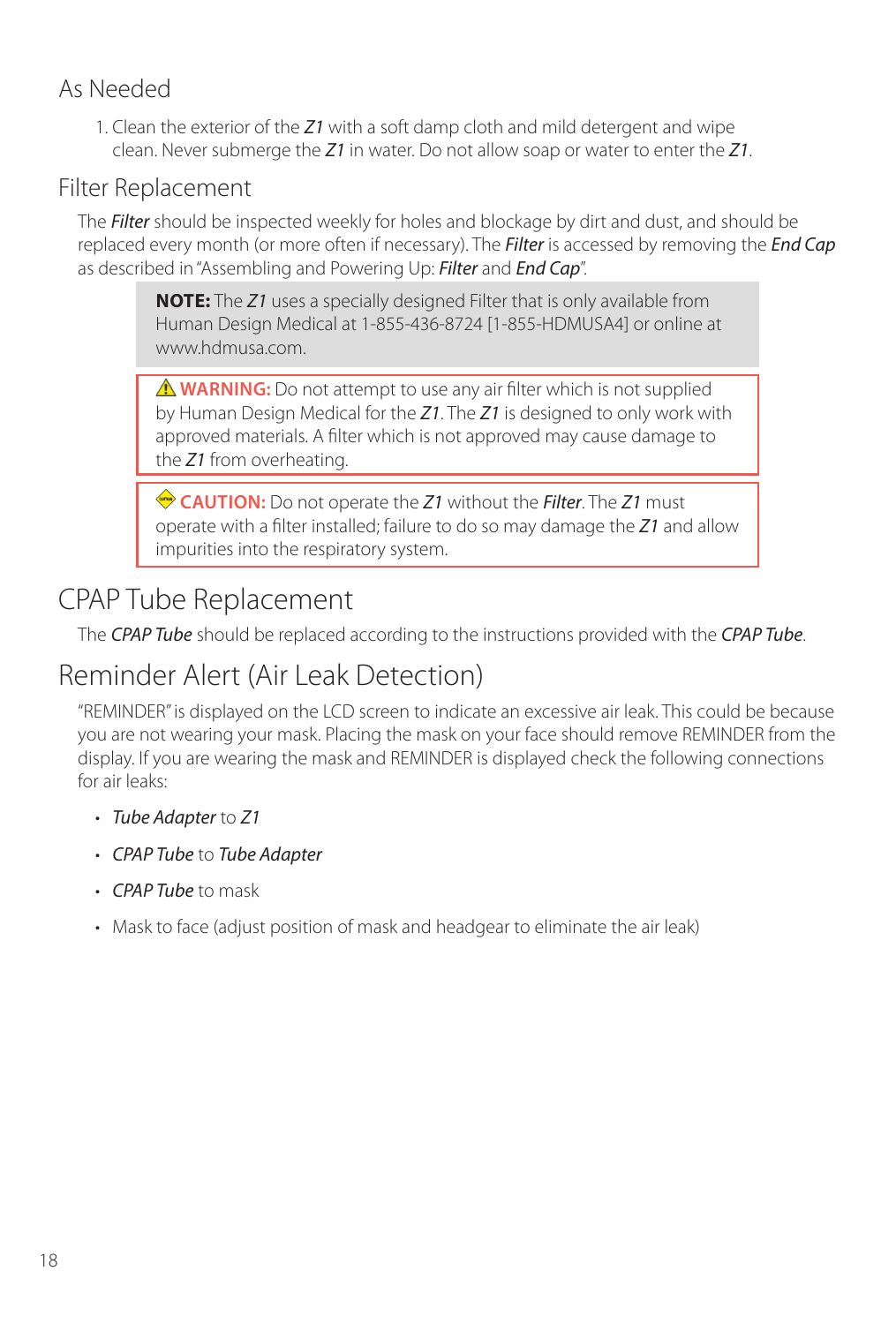## Fault Conditions

The *Z1* has the ability to detect operational problems and will display the word FAULT on the LCD screen. (Figure 15)

The LCD screen should be checked for any FAULT messages and visible damage daily.

A fault condition is indicated when the word "FAULT" is displayed accompanied by a two digit flashing number in place of the pressure reading.



The table below provides a listing of fault codes and recommended actions to be taken by the user.

| <b>Fault Code</b> | <b>Explanation</b>                           | <b>Action</b>                                                                 |
|-------------------|----------------------------------------------|-------------------------------------------------------------------------------|
| 21 Flashing       | Treatment pressure not programmed            | Discontinue use and contact your<br>health care provider or HDM.*             |
| 22 Flashing       | Error writing to the installed Micro SD Card | Replace defective Micro SD Card.<br>If the problem persists contact<br>$HDM*$ |
| 27 Flashing       | Overheating                                  | Discontinue use and contact your<br>health care provider or HDM.*             |
| 32 Flashing       | Over current                                 | Discontinue use and contact your<br>health care provider or HDM.*             |
| 33 Flashing       | Over pressure                                | Discontinue use and contact your<br>health care provider or HDM.*             |

\*Human Design Medical Service Center at 1-855-436-8729 [1-855-HDMUSA9].

## Troubleshooting

| Problem    | <b>Possible Causes &amp; Solutions</b>                                                                                                                                                        |
|------------|-----------------------------------------------------------------------------------------------------------------------------------------------------------------------------------------------|
| No Display | Power is not present. Ensure the <b>Power Supply</b> is<br>connected and the power outlet has power.                                                                                          |
|            | Loose connection of the <b>Power Supply</b> at the Z1<br>or loose connection of the <b>Power Cord</b> at the AC<br>Adapter. Check the connections.                                            |
|            | Z1 is not locked into position in the PowerShell.<br>Slide the Z1 into the <b>PowerShell</b> until it clicks and<br>locks into place.                                                         |
|            | <b>Battery</b> is not locked into position in the <b>PowerShell</b> .<br>Slide the <b>Battery</b> into the <b>PowerShell</b> until the<br><b>Battery Shuttle</b> clicks and locks into place. |
|            | <b>Battery</b> is not charged. Charge the <b>Battery</b> .                                                                                                                                    |
|            | A power supply not designed for the $Z_1$ is<br>connected to the Z1. Remove the power supply<br>unit and replace with a Human Design Medical<br>approved unit.                                |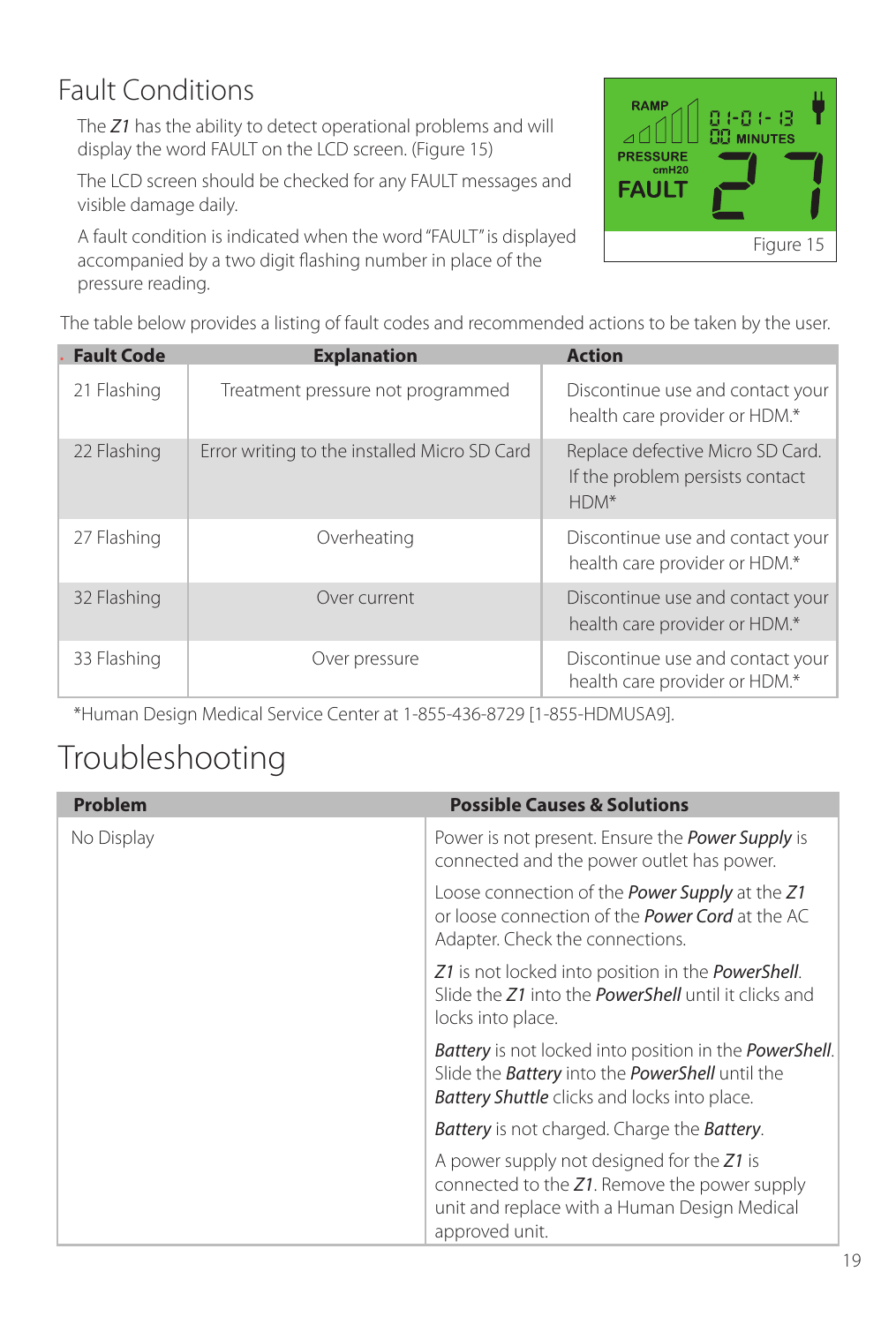| <b>Treatment Will Not Start</b>                                            | Check the display for a fault condition. Refer<br>to the Fault Codes table in "Fault Conditions".<br>Contact the Human Design Medical Service<br>Center at 1-855-436-8729 [1-855-HDMUSA9] |
|----------------------------------------------------------------------------|-------------------------------------------------------------------------------------------------------------------------------------------------------------------------------------------|
| Insufficient Air Flow Delivered from Z1                                    | Air filter is dirty or clogged. Replace air filter.                                                                                                                                       |
|                                                                            | Air intake is blocked. Clear blockage.                                                                                                                                                    |
|                                                                            | CPAP Tube is not connected properly. Check<br>CPAP Tube, Tube Adapter and connections to<br>your Z1 and your mask.                                                                        |
|                                                                            | Ramp Mode is in use. Wait for air pressure to<br>reach prescribed treatment pressure or stop<br>treatment and adjust ramp time.                                                           |
|                                                                            | CPAP Tube is blocked, pinched or punctured.<br>Unblock CPAP Tube. Check the CPAP Tube for<br>punctures. Replace a damaged CPAP Tube<br>immediately.                                       |
|                                                                            | Mask and/or headgear are not positioned<br>correctly and mask is leaking. Adjust position of<br>the mask and headgear until leak ceases.                                                  |
|                                                                            | Incorrect CPAP Tube selected. Do not use tubing<br>which was not recommended by your clinician.                                                                                           |
|                                                                            | Check the display for a fault condition. Refer to<br>fault codes in "Fault Conditions".                                                                                                   |
| Pressure Rises Inappropriately                                             | Talking, coughing or breathing in an unusual<br>manner. For example, avoid talking with a nasal<br>mask on and breathe as normally as possible.                                           |
|                                                                            | There may be an air leak caused by improperly<br>connected tubing. Check for leaks.                                                                                                       |
|                                                                            | Follow mask manufacturer's instructions.                                                                                                                                                  |
| Mask Cushion is Vibrating Against the Skin<br>and an Air Leak is Occurring | Stop treatment. Remove and reposition the<br>mask and, if necessary, adjust the headgear.<br>Resume treatment.                                                                            |
|                                                                            | Follow mask manufacturer's instructions.                                                                                                                                                  |
| Z1 Has Been Left in a Hot Environment                                      | Allow Z1 to cool before use. Disconnect the<br>power cord and then reconnect it to restart the<br>$Z1$ .                                                                                  |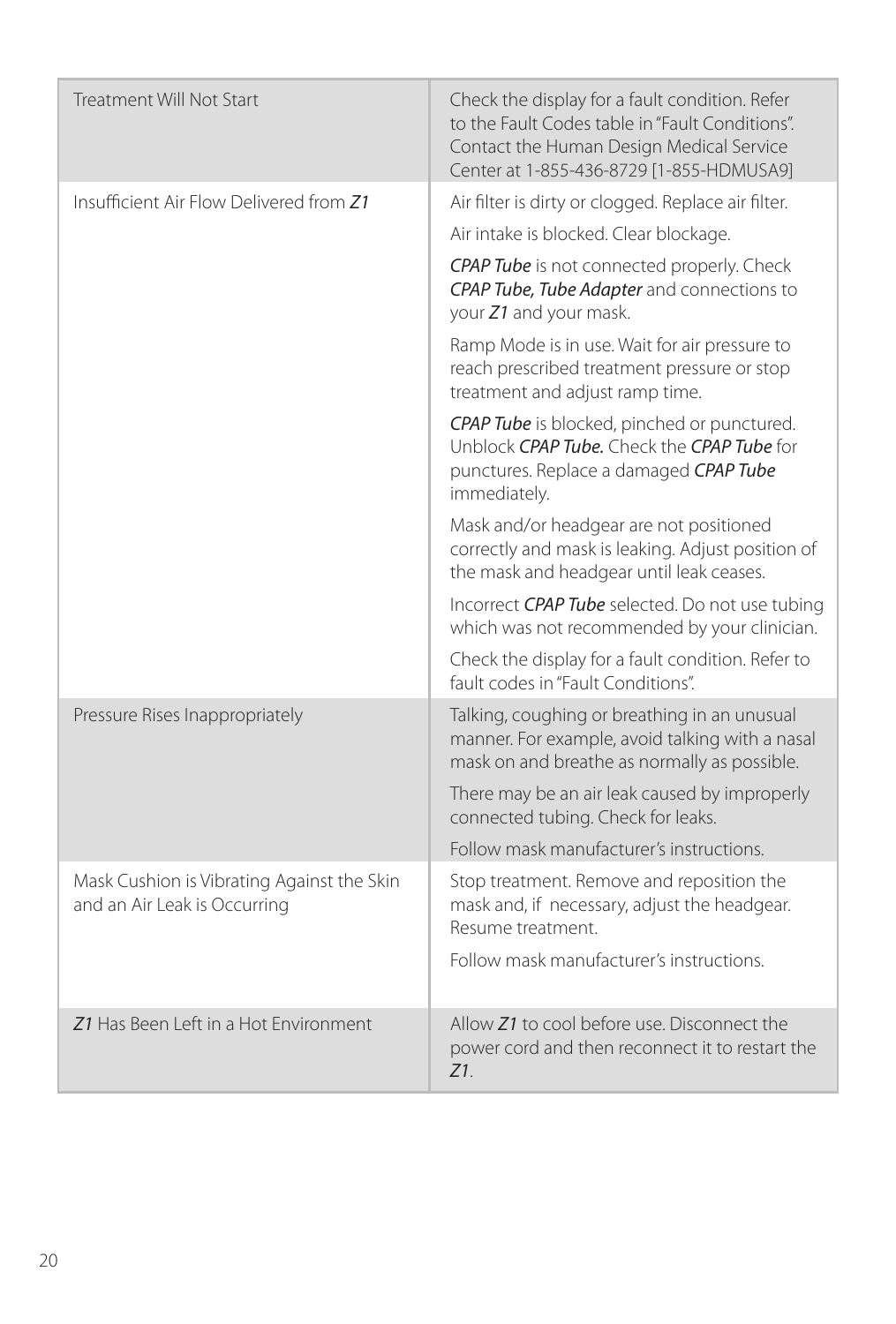# Technical Specifications

30W Power Adapter **Part # HD60-6010** 

Operating temperature 41°F to 95°F (5°C to 35°C) Operating altitude Sea level to 8,000 ft (2,591 m) Operating atmospheric pressure 101 to 75.3 kPA Storage and transport temperature  $-4^{\circ}F$  to  $+140^{\circ}F$  (-20 $^{\circ}C$  to  $+60^{\circ}C$ ) Storage and transport altitude No limit Storage and transport atm. pressure No limit Electromagnetic compatibility Compatible with IEC 60601-1-2

Operating pressure range  $4 \text{ to } 20 \text{ cm H}_2\text{O}$ Maximum single fault steady pressure state  $30 \text{ cm H}_2\text{O}$ Sound pressure level  $< 26$  dBA Weight 10 oz. (238 g) Supplemental oxygen Not for use with oxygen Standard air filter **Polyester** Polyester PowerShell Battery Specifications 45 Watt-hours capacity

Unit Input range 100–240V, 50–60Hz Typical power consumption 20W (30VA) Maximum power consumption 35W (70VA) Operating humidity 10–80% Relative Humidity, Non-Condensing Storage and transport humidity 10–80% Relative Humidity, Non-Condensing Aircraft use Complies with RTCA DO-160G Standard for use in flight IEC 60601-1 classification Class II (double insulation), Type BF Available modes The Standby, CPAP and CPAP with ramp

Deliverable pressure accuracies  $\pm 0.6$  cm H<sub>2</sub>O  $\pm$  4% of the measured reading Nominal dimensions (L x W x H) 6.48" X 3.30" X 2.02" (16.46 cm x 8.38 cm x 5.13 cm) Housing construction Flame retardant engineered thermoplastic Air outlet **The 22 mm air outlet complies with ISO 5356-1** Lithium Ion Battery Pack 4S1P Weight approx. 8 oz.

The following symbols may appear on your device, power supply unit, or packaging.

Caution;  $\delta$  type BF equipment;  $\square$  Class II equipment;  $\bigcirc$  Start/stop;  $M$  Manufacturer;  $\boxed{\text{LOT}}$  Batch code;  $\boxed{\text{REF}}$  Catalog number;  $\boxed{\text{SN}}$  Serial number; Direct current; **N**O Not for use on more than one patient; **NA** Product disposal warning to EN50419; RX ONLY Prescription only (In US. Federal law restricts these device to sale by or on order of a physician).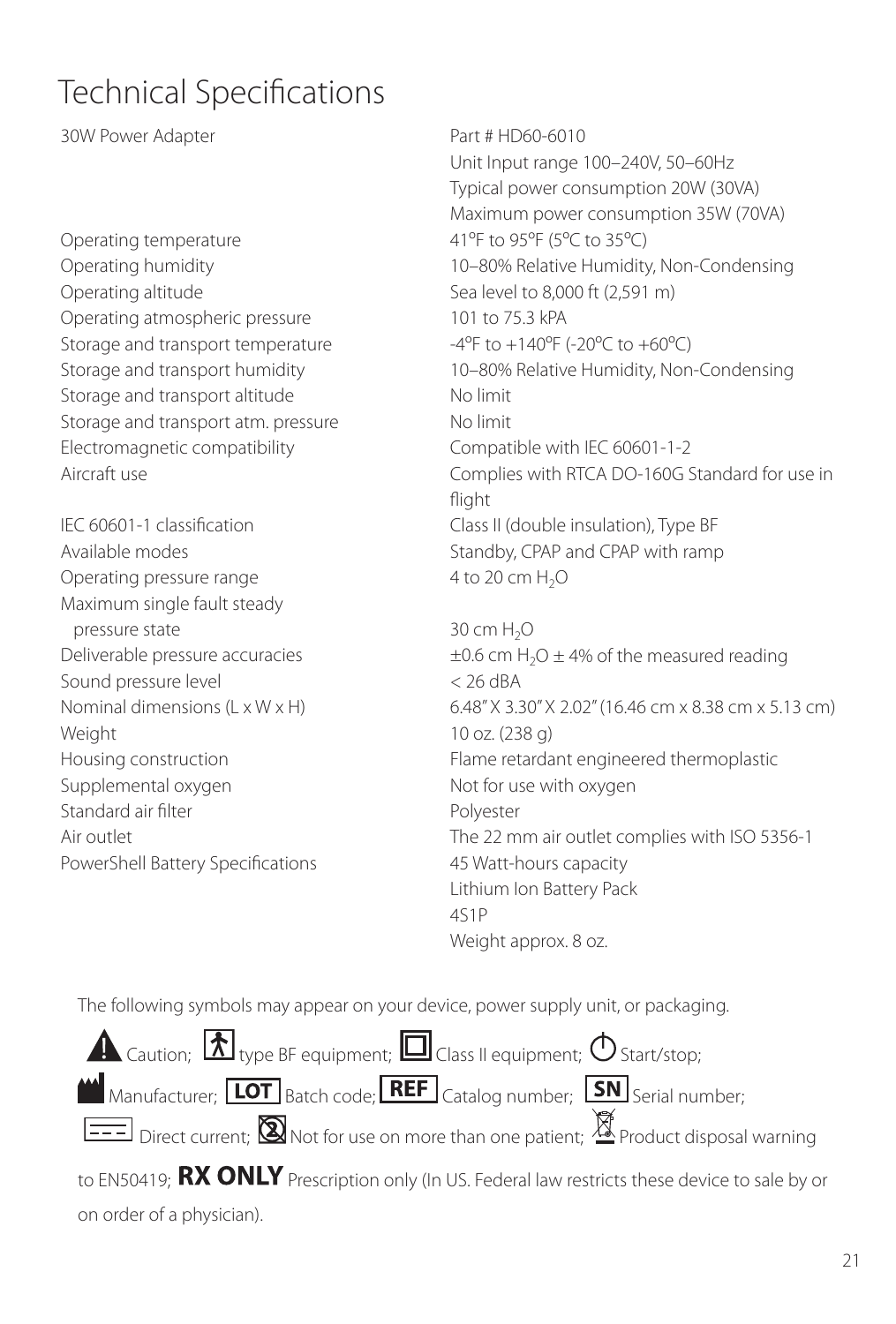# Servicing

The *Z1 System* is intended to provide safe and reliable operation when operated in accordance with the instructions provided by Human Design Medical. Human Design Medical recommends that the *Z1 System* be inspected and serviced by an authorized Human Design Medical Service Center if there is any sign of wear or concern with *Z1* function. Otherwise, service of the *Z1* generally should not be required during the warranty period (see 'Limited Warranty' for details) of the device.

# Limited Warranty

Human Design Medical warrants that your Human Design Medical product shall be free from defects in material and workmanship from the date of purchase for the period specified below.

| Component         | <b>Warranty Period</b> |
|-------------------|------------------------|
| Z1 device         | 3 years                |
| PowerShell        | 2 years                |
| Overnight Battery | 9 months               |
| Power Supply      | 2 years                |

If product fails to perform in accordance with product specifications, Human Design Medical will repair or replace, at its option, the defective material or part. This warranty is only available to the initial purchaser. It is not transferable. If the product fails under conditions of normal use, Human Design Medical will repair or replace, at its option, the defective product or any of its components. This limited warranty does not cover: a) any damage caused as a result of accident, improper use, abuse, modification or alteration of the product; b) repairs carried out by any service organization that has not been expressly authorized by Human Design Medical to perform such repairs; c) any damage or contamination due to cigarette, pipe, cigar or other smoke; d) damage caused by water entering the product. Warranty claims on defective product must be made by the initial purchaser by calling Human Device Medical service support at 1-855-436-8729.

THIS WARRANTY REPLACES ALL OTHER EXPRESSED OR IMPLIED WARRANTIES, INCLUDING ANY IMPLIED WARRANTY OF MERCHANTABILITY OR FITNESS FOR A PARTICULAR PURPOSE. SOME REGIONS OR STATES DO NOT ALLOW LIMITATIONS ON HOW LONG AN IMPLIED WARRANTY LASTS, SO THE ABOVE LIMITATION MAY NOT APPLY TO YOU.

HUMAN DESIGN MEDICAL SHALL NOT BE RESPONSIBLE FOR ANY INCIDENTAL OR CONSEQUENTIAL DAMAGES CLAIMED TO HAVE RESULTED FROM THE SALE, INSTALLATION OR USE OF ANY HUMAN DESIGN MEDICAL PRODUCT. SOME REGIONS OR STATES DO NOT ALLOW THE EXCLUSION OR LIMITATION OF INCIDENTAL OR CONSEQUENTIAL DAMAGES, SO THE ABOVE LIMITATION MAY NOT APPLY TO YOU.

This warranty gives you specific legal rights, and you may also have other rights which vary from region to region. For further information on your warranty rights, contact your local Human Design Medical dealer or Human Design Medical office at 1-855-436-8729.

# Contact Information

Human Design Medical, LLC 119 Braintree Street, Suite 703 Boston, MA 02134 www.hdmusa.com

Main phone (Supplies & replacement parts): 1-855-436-8724 [1-855-HDMUSA4] Service support or warranty coverage:  $1-855-436-8729$  [1-855-HDMUSA9] Email: service.support@hdmusa.com General: info@hdmusa.com

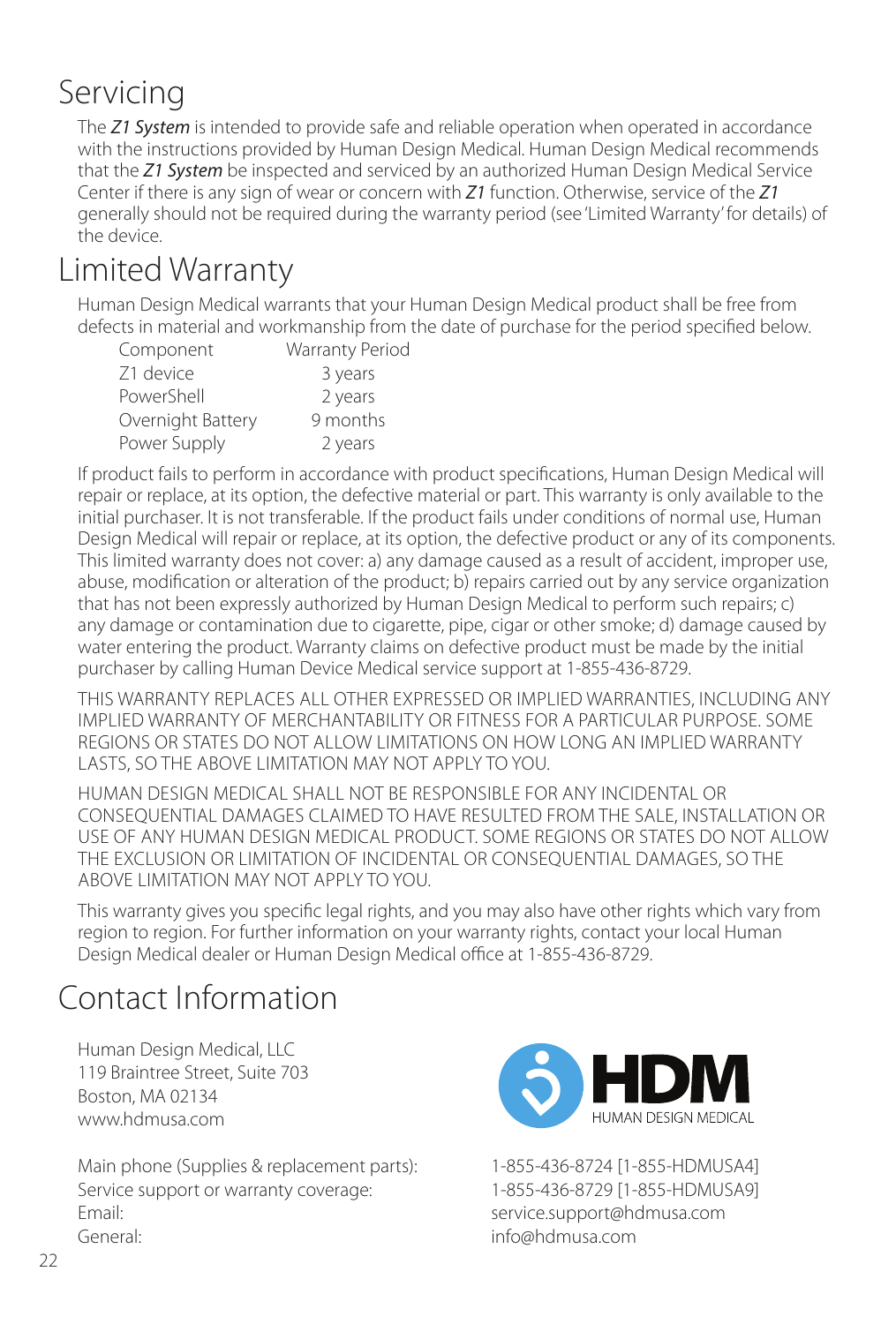

#### **FAA Compliance**

To whom it may concern:

The US Department of Transportation (DOT) Final Rule, "Nondiscrimination on the Basis of Disability in Air Travel" (73 FR 27614 which updates Title 14 CFR Part 382), effective May 13, 2009 provides important requirements for the accomodation of passengers with respiratory assistive devices (Ventilators, Respirators and CPAP machines).

In line with these requirements, respiratory assistive devices may be used onboard an aircraft, without further testing by the carrier, provided they have been tested for Electromagnetic Compatibility (EMC) in accordance with the current version of RTCA/DO-160, Section 21, Category M.

Human Design Medical has successfully completed testing for the Z1 CPAP System. The Z1 CPAP System complies with RTCA/DO-160, Section 21, Category M and can be considered FAA compliant.

Some airlines may require advance notification before travel, and devices may need to be operated by battery. Human Design Medical recommends that customers check with their airline.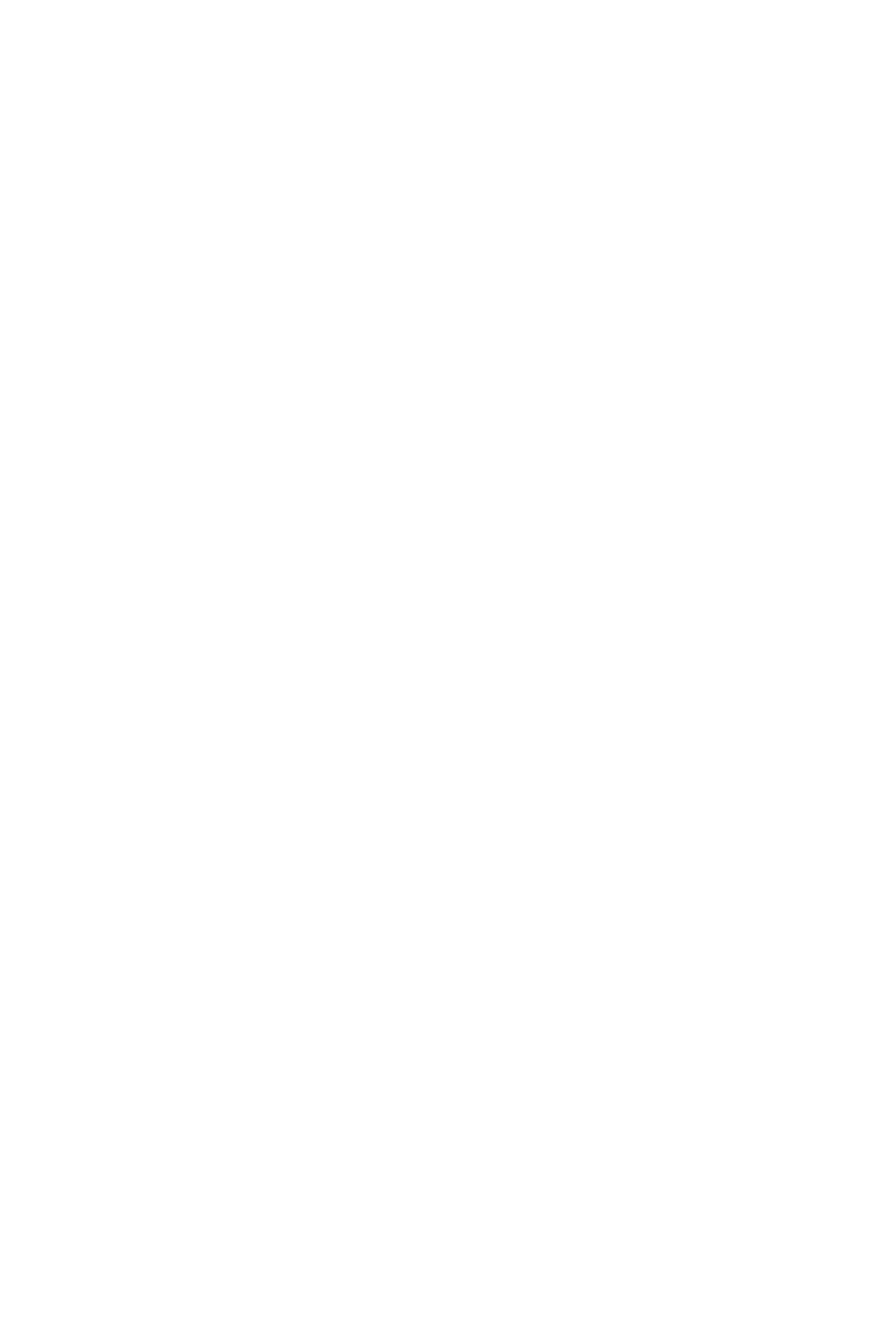

Mail completed form to: HDM Product Registration 200 Garrett St, Suite P Charlottesville, VA 22902

## Register your new device.

Registering your device allows us to provide better customer service and warranty coverage. Please register as soon as possible.

## **About you.**

#### NAME:

| INAIVIE.                                                           |
|--------------------------------------------------------------------|
|                                                                    |
| First<br>MI Last                                                   |
| <b>EMAIL ADDRESS:</b>                                              |
|                                                                    |
| <b>MAILING ADDRESS:</b>                                            |
|                                                                    |
| Street or PO Box                                                   |
|                                                                    |
| State Zip<br>City                                                  |
| PHONE NUMBER:                                                      |
|                                                                    |
|                                                                    |
| <b>About the device.</b>                                           |
| WHAT DEVICE DID YOU PURCHASE?                                      |
|                                                                    |
| WHERE DID YOU PURCHASE THE DEVICE?<br>PURCHASE DATE:               |
|                                                                    |
| [MM/DD/YY]                                                         |
| Z1 SERIAL NUMBER<br>POWERSHELL SERIAL NUMBER                       |
|                                                                    |
| The device serial number can be found on the back of the           |
| unit. Look for the string of numbers following $\boxed{\text{SN}}$ |